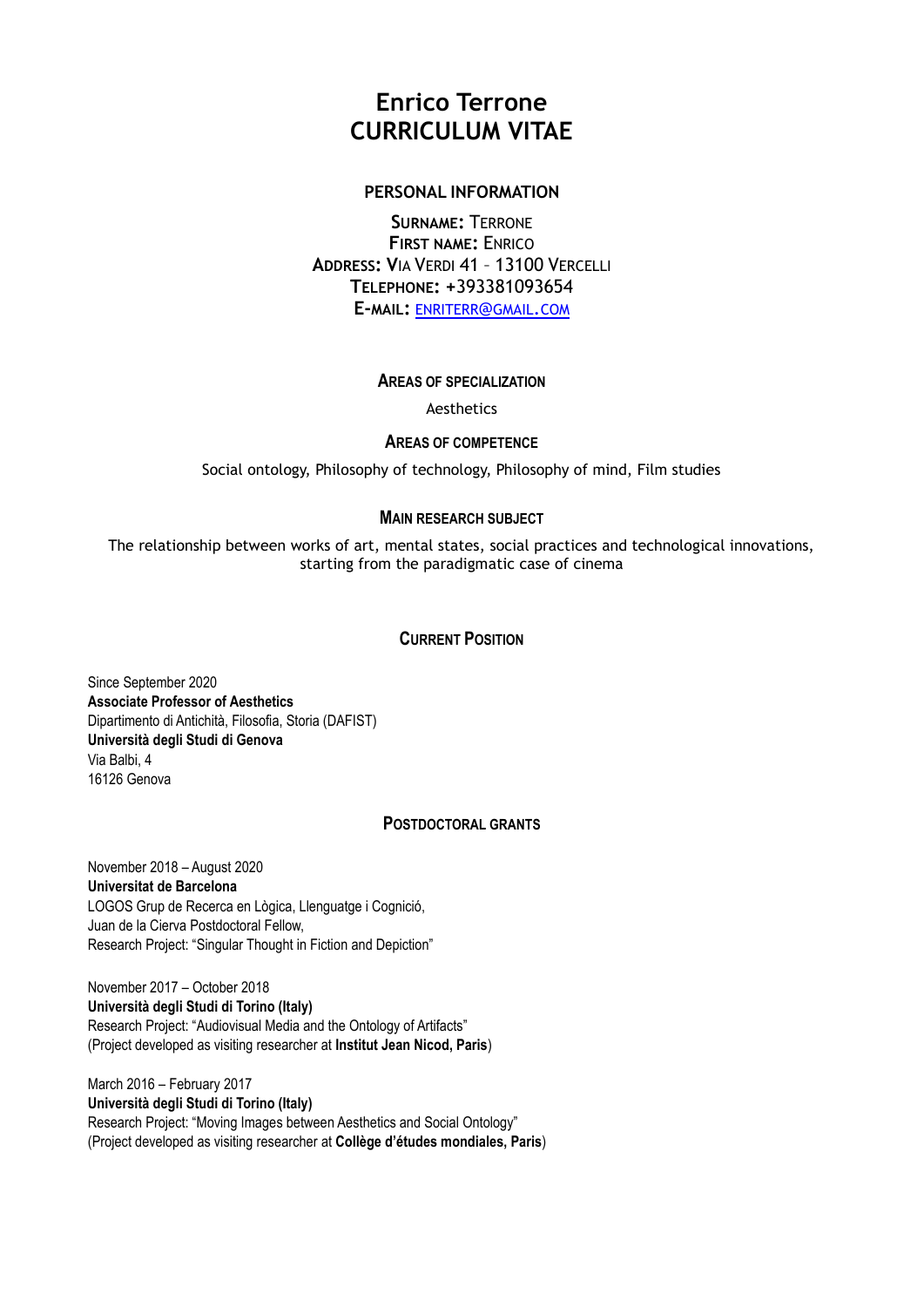February 2015 – January 2016 **Collège d'études mondiales, Paris (France)** Fondation Maison des Sciences de l'Homme – Gerda Henkel Stiftung Research Project: "Images and their contexts"

October 2014 – January 2015 **Käte Hamburger Kolleg "Recht als Kultur", Bonn (Germany)** Research Project: "Filmmaking the Social World"

# **EDUCATION**

2011-2014 Università degli Studi di Torino **PhD in Philosophy** Thesis: "Instances of Cinema. An Ontological Account of Depiction" Supervisor: Maurizio Ferraris (Università di Torino) Jury: Simona Chiodo (Politecnico di Milano), Gregory Currie (University of York), Robert Hopkins (New York University). Date of the discussion: 2014 June 3rd

July 2013 – August 2013 University of Sheffield Visiting doctoral student in Philosophy Supervisor: Robert Hopkins

January 2013 - May 2013 McGill University, Montréal Visiting doctoral student in Philosophy Supervisor: David Davies

1989 - 1995 Politecnico di Torino, Facoltà di Ingegneria **Laurea [MA] in Ingegneria elettronica [Electronic Engineering]** Thesis: "MPEG Video Encoding and Parallel Processing Architectures" Supervisors: Marco Mezzalama (Politecnico di Torino) and Alfredo Rinaudo (CSELT – Telecom Lab) Date of the discussion: 1995 July 19th

September 1992 - July 1993 Université Catholique de Louvain Erasmus visiting student in Computer Science Supervisor: Marc Lobelle

## **PUBLICATIONS**

## **BOOKS IN ENGLISH**

(2021) with Luca Bandirali, *Concept TV: An Aesthetics of Television Series*, Lanham, Lexington Books.

(2019) with Maurizio Ferraris, *Cinema and Ontology*, Milano, Mimesis International.

## **BOOKS IN ITALIAN**

(forthcoming, under contract) con Mario De Caro, *I valori al cinema. Una prospettiva etico-estetica*, Milano, Mondadori (collana "Mondadori Università. Scienza e filosofia").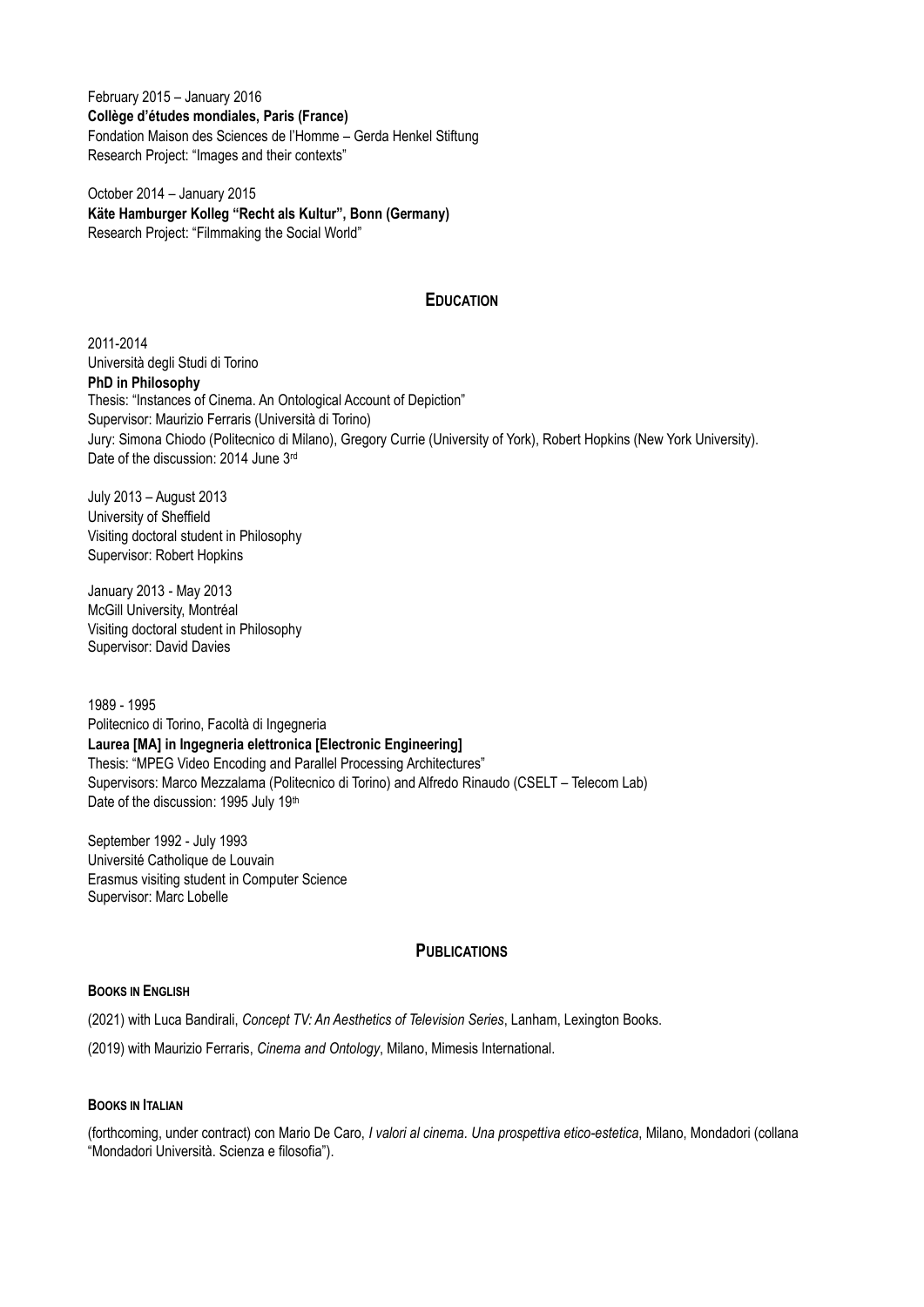(2019), *Filosofia dell'ingegneria*, Bologna, il Mulino.

(2017) with Maurizio Ferraris, *Filosofia teoretica*, Bologna, il Mulino.

(2014) *Filosofia del film*, Roma, Carocci.

(2012) with Luca Bandirali, *Filosofia delle serie Tv. Dalla scena del crimine al trono di spade*, Milano-Udine, Mimesis.

(2009) with Luca Bandirali, *Il sistema sceneggiatura. Scrivere e descrivere i film*, Torino, Lindau.

(2008) with Luca Bandirali, *Nell'occhio, nel cielo. Teoria e storia del cinema di fantascienza*, Torino, Lindau.

#### **PAPERS IN ENGLISH: AESTHETICS**

(forthcoming, acceptance date: 7 October 2020) "That's Where We're Living. Determinism and Free Will in *Unthought Known*", in *Pearl Jam and Philosophy*, eds. Stefano Marino and Andrea Schembari, Bloomsbury, London.

(2021) "The Standard of Correctness and the Ontology of Depiction", *American Philosophical Quarterly*, 58, 4, pp. 409-422.

(2021) "Seeing-in and Singling Out: How to Reconcile Pictures with Singular Thought", *Pacific Philosophical Quarterly*, DOI: https://doi.org/10.1111/papq.12366

(2021) "Science Fiction as a Genre", *The Journal of Aesthetics and Art* Criticism, 79, 1, pp. 16-29, DOI: http://dx.doi.org/10.1093/jaac/kpaa003

(2021) "Twofileness. A Functionalist Approach to Fictional Characters and Mental Files", *Erkenntnis*, 86, pp. 129-147, DOI: http://dx.doi.org/10.1007/s10670-018-0097-2

(2020) "Listening to Other Minds. A Phenomenology of Pop Songs", *British Journal of Aesthetics*, 60, 4, pp. 435-453, DOI: http://dx.doi.org/10.1093/aesthj/ayaa018

(2020) "Imagination and Perception in Film Experience", *Ergo*, 7, 5, pp. 161-190, DOI: http://dx.doi.org/10.3998/ergo.12405314.0007.005

(2020) "Documentaries, Docudramas, and Perceptual Beliefs", *The Journal of Aesthetics and Art Criticism*, 78, 1, pp. 43-55, DOI: https://doi.org/10.1111/jaac.12703

(2020) "The Death of Art by Covid-19", in *In the Realm of Corona-Normativities: A Momentary Snapshot of a Dynamic Discourse*, ed. Werner Gephart, Klostermann, Frankfurt am Main, pp. 331-338.

(2020) "The Birth of a Notation: Myths and Histories of Digital Cinema", *Sens Public*, dossier: "Les naissances du cinéma numérique", eds. Thomas Carrier-Lafleur and Marcello Vitali Rosati, [http://www.sens-public.org/article1413.html?var\\_mode=calcul](http://www.sens-public.org/article1413.html?var_mode=calcul)

(2020) with Mario Slugan, "Film Studies and Analytic Aesthetics in Dialogue", *Projections*, 14, 3, pp. V-VI, DOI: https://doi.org/10.3167/proj.2020.140301

(2019) "Interdisciplinary Perspectives on Fictional Worlds", *Apparatus. Film, Media and Digital Cultures in Central and Eastern Europe* 8, DOI: http://dx.doi.org/10.17892/app.2019.0008.160

(2019) "The Post-Truth in Painting", in *Post-truth, Philosophy and Law*, eds. Tiziana Andina and Angela Condello, Routledge, New York, pp. 155-167.

(2019) "The Tears of Pictures: Duplication and Inflection in Wang Guangyi's Oeuvre", in *The Philosophy and Art of Wang Guangyi*, eds. Tiziana Andina and Erica Onnis, Bloomsbury, London, pp. 51-67.

(2019) with Maurizio Ferraris, "Like Giants Immersed in Time. Ontology, Phenomenology, and Marcel Proust", *Rivista di estetica*, n. s., 70, "Philosophy and Literature", eds. Carola Barbero and Micaela Latini, pp. 92-106.

(2018) "Why to Watch a Film Twice", in *The Pleasure of Pictures: Pictorial Experience and Aesthetic Appreciation*, eds. Jerôme Pelletier and Alberto Voltolini, Routledge, New York, pp. 225-246.

(2018) "Appearance and History: The Autographic/Allographic Distinction Revisited", *British Journal of Aesthetics*, 58, 1, pp. 71–87.

(2018) with Alberto Romele, introduction to the volume: *Towards a Philosophy of Digital Media*, London, Palgrave, pp. 1-9.

(2017) "On Fictional Characters as Types", *British Journal of Aesthetics*, 57, 2, pp. 161-176.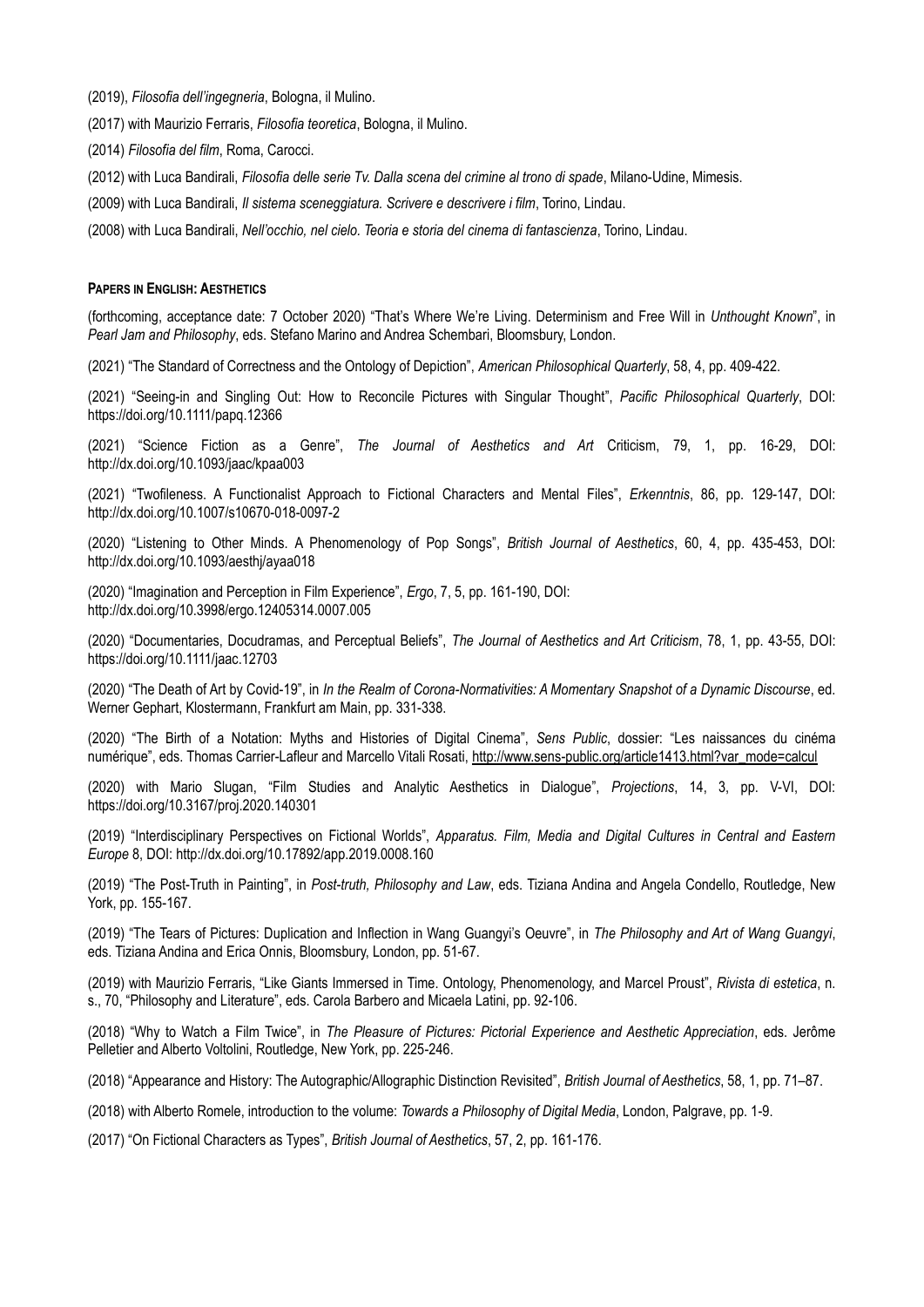(2017) "On Time in Cinema", in *The Routledge Handbook of the Philosophy of Temporal Experience*, ed. Ian Phillips, Routledge, New York, pp. 326-338.

(2017) "Neither Here nor There, but Now. Film Experience and the Aesthetic Illusion", in *The Aesthetic Illusion in Literature and the Arts*, ed. Tomáš Koblížek, Bloomsbury, London, pp. 107-118 (recensito su ndpr: [https://ndpr.nd.edu/news/the-aesthetic-illusion-in](https://ndpr.nd.edu/news/the-aesthetic-illusion-in-literature-and-the-arts/)[literature-and-the-arts/\)](https://ndpr.nd.edu/news/the-aesthetic-illusion-in-literature-and-the-arts/).

(2017) "Blessed Are the Forgetful: Utilitarianism and Remarriage in *Eternal Sunshine of the Spotless Mind*", *Film and Philosophy*, vol. 21, pp. 74-89.

(2017) "Character, Spectator, Film: On Cinema as a Plotinian Hierarchy", in *Plotinus and the Moving Image: Neoplatonism and Film Theory*, eds. Thorsten Botz-Bornstein and Giannis Stamatellos, Series: Philosophy of Film, Brill/Rodopi, Leiden, pp. 144-177.

(2017) "The Cinematic Relation: Singular Thought, Mental Files, and Film", in *Bildverstehen. Spielarten und Ausprägungen der Verarbeitung multimodaler Bildmedien*, eds. Lars C. Grabbe, Patrick Rupert-Kruse and Norbert M. Schmitz, Büchner-Verlag, Darmstadt, pp. 16-30.

(2017) with Angela Condello, "Genre Classification: A Problem of Normativity and Exemplarity", in *Law and the Arts. Elective Affinities and Relationships of Tension*, eds. Werner Gephart and Jure Leko, Klostermann, Frankfurt am Main, pp. 39-46.

(2017) with Luca Bandirali, "Super Size Stories. Narrative Strategies in Contemporary TV Series", *Cinergie*, 11, pp. 98-110.

(2017) with Maurizio Ferraris, "Automatic Sweethearts Without Names: The Place of Films in the World of Art", in *A History of Cinema Without Names/2. Contexts and Practical Applications*, eds. Diego Cavallotti, Simone Dotto, and Leonardo Quaresima, Milano-Udine, Mimesis International, pp. 33-40.

(2016) "Happiness is Like This. Fiction as a Repertoire of Indexical Predicates", *Teorema*, XXXV/3, "Learning from Fiction", ed. Manuel García-Carpintero, pp. 117-131.

(2016) "To Be Assessed. Peter Strawson on the Definition of Art", *Proceedings of the European Society for Aesthetics*, vol. 8, eds. Fabian Dorsch and Dan-Eugen Ratiu, pp. 494-514.

(2016) "Causal Routes to Nowhere. On Digital Photographs as Traces", *Azimuth. Philosophical Coordinates in Modern and Contemporary Age*, IV, n° 7, "Human and Digital Traces", eds. Alberto Romele and Simone Guidi, pp. 61-72.

(2014) "The Digital Secret of the Moving Image", *Estetika: The Central European Journal of Aesthetics*, LI/VII, 2014, n° 1, pp. 21-41.

(2013) "Originally Nested. Seeing Picdows in Pictures", *Proceedings of the European Society for Aesthetics*, vol. 5, eds. Fabian Dorsch and Dan-Eugen Ratiu, pp. 476-486.

(2013) "Wittgenstein's Picture Theory of Pictures", *Aisthesis. Pratiche, linguaggi e saperi dell'estetico*, VI, 1, "Wittgenstein on Aesthetics / Aesthetics on Wittgenstein", eds. Jean-Pierre Cometti and Fabrizio Desideri, pp. 275-290.

(2013) "How to Do Worlds with Words. Five Points about Teaching Screenwriting" in *Can We Learn Cinema? Knowledge, Training, the Profession*, eds. Anna Bertolli, Andrea Mariani, and Martina Panelli, Forum, Udine, pp. 175-182.

(2012) with Daniela Tagliafico, "Imagination and the Cinematic Experience", *Proceedings of the European Society for Aesthetics*, vol. 4, eds. Fabian Dorsch and Dan-Eugen Ratiu, pp. 547-559.

(2012) "Connecting Worlds. Mimesis in Narrative Cinema" in *Mimesis: Metaphysics, Cognition, Pragmatics*, eds. Gregory Currie, Petr Kotatko, and Martin Pokorny, College Publications, London, pp. 465-479.

(2011) with Edoardo Acotto, "Look at it! He smashed the guitar! Finding the Cinematic Relevance", in *Le scienze cognitive in Italia 2011. AISC'11*, eds. Franco Rubinacci, Angelo Rega, and Nicola Lettieri, Università degli Studi Federico II, Napoli.

## **PAPERS IN ENGLISH: ONTOLOGY**

(forthcoming, acceptance date: 9 February 2021) "How to Test the Ship of Theseus", *dialectica*.

(2020) "The Ontology of the Archive", in *Beyond Archive*, ed. Martina Angelottti, Edizioni di Comunità, Roma, pp. 99-102.

(2019) "Principles of Construction. An Ontology of Design", *Ardeth*, 5, pp. 27-41.

(2019) "The Ontology of Labor", in *Law, Labour and the Humanities. Contemporary European Perspectives*, eds. Angela Condello and Tiziano Toracca, Routledge, New York, pp. 131-143.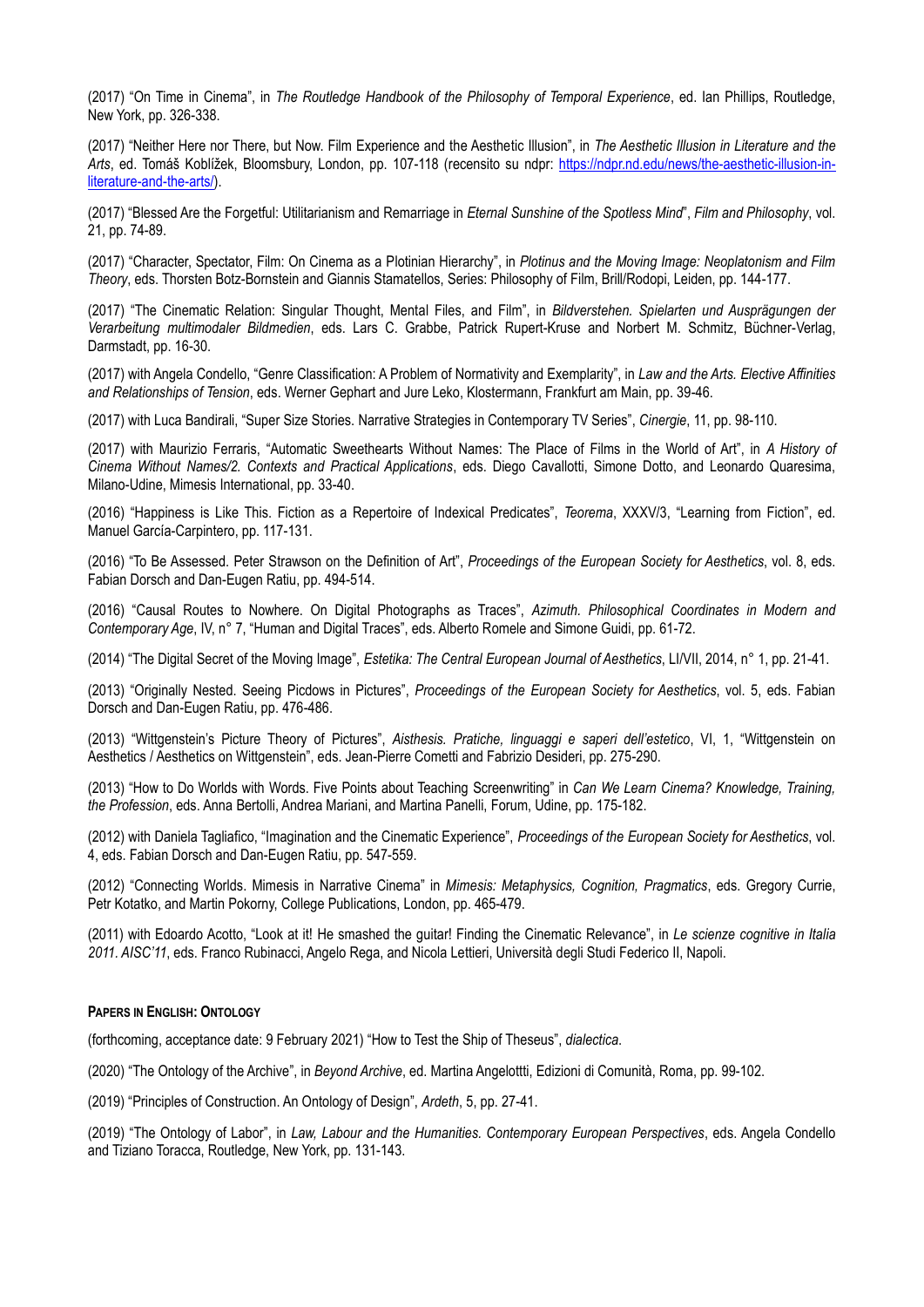(2019) "Welcome back Kant. New Realism and Perceptual (Cor)relation", in *New Realism. Problems and Perspectives*, ed. Alexander Kanev, St. Kliment Ohridski University Press, Sofia, pp. 120-129.

(2018) with Filippo Contesi, introduction to the special issue "Linguistic Justice and Analytic Philosophy", *Philosophical Papers*, 47, pp. 1–20.

(2018) "Be Like This. Norms, Examples, Documents and Indexicals from a Neo-Aristotelian Perspective", *Law and Literature*, 30:3, pp. 449-463, DOI:10.1080/1535685X.2017.1379194

(2017) "The Band of Theseus. Social Individuals and Mental Files", *Philosophy of the Social Sciences*, 47, 4-5, pp. 287–310.

(2015) with Vincenzo Santarcangelo, "Sounds and Other Denizens of Time", *The Monist*, 98, 2, pp. 168-180.

(2014) "Traces, Documents, and the Puzzle of 'Permanent Acts'", *The Monist*, 97, 2, pp. 161-178.

(2014) with Daniela Tagliafico, "Normativity of the Background: A Contextualist Account of Social Facts", in *Perspectives on Social Ontology and Social Cognition,* Serie: *Studies in the Philosophy of Sociality*, Vol. 4, eds. Mattia Gallotti and John Michael, Springer, Dordrecht, pp. 69-86 (review: [https://ndpr.nd.edu/news/perspectives-on-social-ontology-and-social-cognition/](https://ndpr.nd.edu/news/perspectives-on-social-ontology-and-social-cognition)).

(2014) "Maps of the Shared World. From Descriptive Metaphysics to New Realism", *Philosophical Readings*, VI, 2, pp. 74-86.

(2012) "Making the Social World without Words", *Phenomenology and Mind*, n° 2, "Making the Social World: Social Ontology, Collective Intentionality, and Normativity", ed. Francesca De Vecchi, pp. 219-229.

#### **PAPERS IN FRENCH**

(forthcoming) "Ontologie du cinéma" in *Guide de Métaphysique Compréhensive*, ed. Jean-Maurice Monnoyer.

(2014) "Marges de la philosophie analytique", *Rue Descartes*, n. s. 83, "(In)actualités de Derrida", ed. Laura Odello.

(2011) "Le médium est l'archive", *Cinéma & Cie*, voll. 16-17, pp. 43-48 (English translation: "The Medium is the Archive", *Law Text Culture*, 22, 2018, pp. 31-38).

#### **PAPERS IN ITALIAN: AESTHETICS**

(2020), "L'inquadratura e il campo visivo", *Fata Morgana*, 39, pp. 55-68.

(2018) with Mario De Caro, "Contemplazione e distacco. Per una teoria wittgensteiniana del cinema", *Intersezioni*, *38*(1), pp. 43-60.

(2018) "Addio al linguaggio. Il superamento del postmoderno mediante la percezione e le immagini", *La Valle dell'Eden*, n. 3, "Postmoderno e teoria dell'immagine", eds. Barbara Grespi and Luca Malavasi, pp. 31-40.

(2018) "Perturbazione e disintegrazione. La logica narrativa del genere catastrofico", in *I discorsi della fine. Catastrofi, disastri, apocalissi*, eds. Vincenzo Idone Cassone, Bruno Surace, and Mattia Thibault, I saggi di Lexia, Aracne, Roma, pp. 85-98.

(2018) "Recensione di *Teoria del progetto architettonico. Dai disegni agli effetti* di Alessandro Armando e Giovanni Durbiano", *Rivista di estetica*, n. s., 67, pp. 229-234.

(2017) "Donald Draper filosofo della nostalgia", *H-ermes. Journal of Communication*, n° 8, pp. 173-181.

(2017) with Maurizio Ferraris, "Che c'è di nuovo nel realismo? Filosofia e cinema alla riscoperta della realtà", in *Intorno al neorealismo. Voci, contesti, linguaggi e culture dell'Italia del dopoguerra*, eds. Giulia Carluccio, Emiliano Morreale, and Maria Paola Pierini, Milano, Scalpendi, pp. 67-72.

(2015) "Letture critiche: 'Filosofia del cinema' di Daniela Angelucci", *APhEx*, n. 13.

(2015) "Antidogma. Cinema sperimentale e filosofia del film", *Rivista di estetica*, n. s., numero speciale, supplemento al n. 58, "Ugo Nespolo e la filosofia", pp. 131-139 (traduzione inglese "Anti-Dogma: Experimental Cinema and Philosophy of Film", in *Philosophical Essays on Ugo Nespolo's Art and Cinema*, eds. Davide Dal Sasso and Daniela Angelucci, Cambridge Scholars 2019, pp. 127-136).

(2013) "Dal verismo al vetrismo", *Fata Morgana*, n° 21, pp. 141-148.

(2013) "Filosofia analitica del cinema", *APhEx*, n° 8, 2013, pp. 113-144.

(2012) with Luca Bandirali, "Ontologia della fantascienza cinematografica", in *Cinema e fantascienza*, ed Roy Menarini, Bologna, Archetipolibri, pp. 140-145.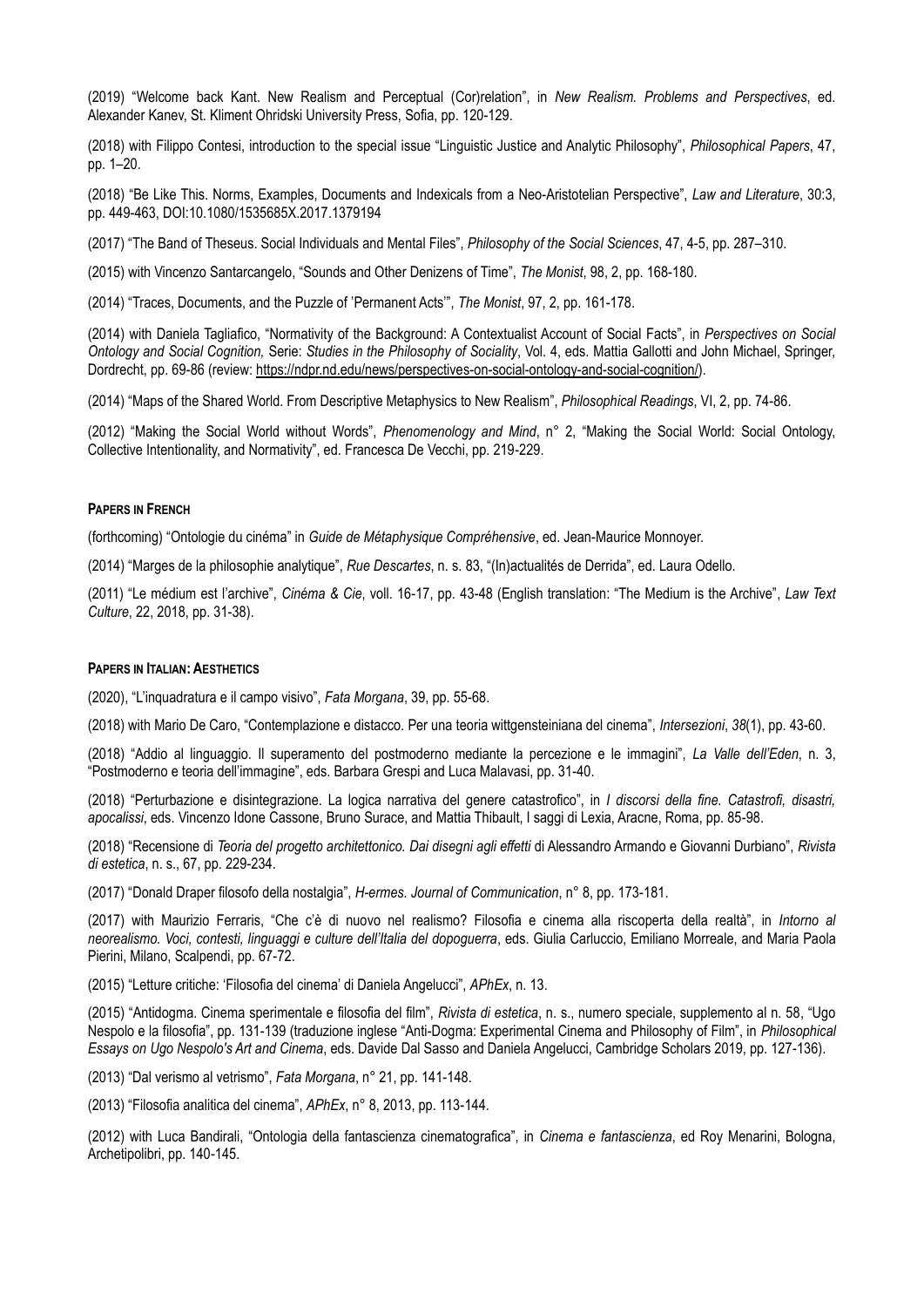(2011) "Questa è arte, quella non è arte. Le conseguenze ontologiche della creatività", *Tròpos*, IV(2), "Rethinking Creativity – Between Art and Philosophy", eds. Alessandro Bertinetto and Alberto Martinengo, pp. 103-120.

(2011) "Antropocentrismo e cinema di fantascienza", *Fata Morgana*, n° 14, pp. 73-82.

(2011) "Mondi incidenti. Una soluzione ontologica al paradosso del cortocircuito rappresentazionale nei film", *Rivista di estetica*, n. s., n° 46, "Ontologia del cinema", ed. Domenico Spinosa, pp. 183-196.

(2011) with Maurizio Ferraris, "Doppia firma. Ontologia del Mobile Movie", *Bianco e Nero*, n° 568, "Il cinema nell'epoca del videofonino", ed. Roger Odin, pp. 18-27.

(2010) with Daniela Tagliafico, "La colonna emozioni", *Fata Morgana*, n° 12, pp. 83-92.

(2010) "Cinema e geografia: un territorio da esplorare", *Ambiente Società Territorio*, n. s., n° 6, pp. 14-17 .

(2009) "La cineteca di Babele. Per una nuova ontologia del film", in "Esperimenti mentali", *Rivista di estetica*, n. s., n° 42, eds. Roberto Casati, Alessandra Jacomuzzi, and Pietro Kobau, pp. 97-115.

(2008) "Recensione di *La fidanzata automatica* di Maurizio Ferraris", *Rivista di estetica*, n.s., n° 37, pp. 274-278.

(2007) with Luca Bandirali, "Il secondo corpo, la seconda mente. Protesi e innesti inorganici nel cinema di fantascienza", *Psiche. Rivista di cultura psicoanalitica*, n° 2, pp. 109-118.

(2003) "L'essere fotografato. Riflessione sugli specchi che scrivono", *Rivista di estetica*, n. s., n° 23, "Ontologia dell'arte", ed. Pietro Kobau, pp. 139-159.

#### **PAPERS IN ITALIAN: ONTOLOGY**

(2018) "Istituzioni e pratiche. Le due sfere della realtà sociale", *Rivista di estetica*, n. s., n° 68, "Trusting Institutions", ed. Jacopo Domenicucci, pp. 27-40.

(2016) "La reale novità del Nuovo Realismo", in *In dialogo con Maurizio Ferraris*, ed. Luca Taddio, pp. 99-116.

(2016) "Ikealismo assoluto", Rivista di estetica, n. s., n° 60, "Postille a Ferraris", eds. Leonardo Caffo and Pietro Kobau, pp. 135-141.

(2014) "Che cosa esiste fuori dal testo?", *Rivista di estetica*, n. s., n° 57, "Oggetti sociali. Dall'intenzionalità alla documentalità", eds. Elena Casetta and Giuliano Torrengo, pp. 101-120.

#### **PAPERS IN ITALIAN: FILMS AND TV SERIES**

(2020) "Quanti anni ha la tua coscienza? - *Travelers* di Brad Wright", in *Fata Morgana Web*, [https://www.fatamorganaweb.it/travelers](https://www.fatamorganaweb.it/travelers-brad-wright/)[brad-wright/](https://www.fatamorganaweb.it/travelers-brad-wright/)

(2018) with Luca Bandirali, "Tele-machia", in *Universo Gomorra. Da libro a film, da film a serie,* eds. Michele Guerra, Sara Martin, and Stefania Rimini, Milano-Udine, Mimesis, pp. 19-26.

(2014), with Luca Bandirali, "Game of Thrones - L'immagine mappa. Spazio, conflitto, forme di vita", in *La costruzione dell'immaginario seriale contemporaneo. Eterotopie, personaggi, mondi*, ed. Sara Martin, Milano-Udine, Mimesis, 2014, pp. 61-70.

(2011) "Autoritratto con mamma e puttana. Note su *La maman et la putain* di Jean Eustache", *Fata Morgana*, n° 15, pp. 205-210.

(2011) "François Ozon – I suoi film, il suo cinema", in *Potiche. Scioperi e Ombrelli*, ed. Giacomo Mondadori, Milano, Feltrinelli, pp. 7-30.

(2011) with Luca Bandirali, "Direction Home. La scrittura dei film di Paolo Virzì", in *Lo spettacolo del reale, Il cinema di Paolo Virzì*, ed. Federico Zecca, Felici Editore, Ghezzano (PI), pp. 113-122.

(2008) "Senza l'ingombro della messa in scena: lo spazio e le cose, la luce e il colore, il ritmo e la logica", in *Storia del cinema italiano*, vol. XII, "1970-1976", Venezia-Roma, Marsilio-Edizioni di Bianco & Nero, pp. 437-452.

(2008) "La luce di Vittorio Storaro", in *Storia del cinema italiano*, vol. XII, "1970-1976", Venezia-Roma, Marsilio-Edizioni di Bianco & Nero, pp. 444-445.

## **REVIEWS OF FILMS AND TV SERIES**

Since 1999, more than one hundred reviews in Italian, mainly on the film magazine *Segnocinema* (see appendix).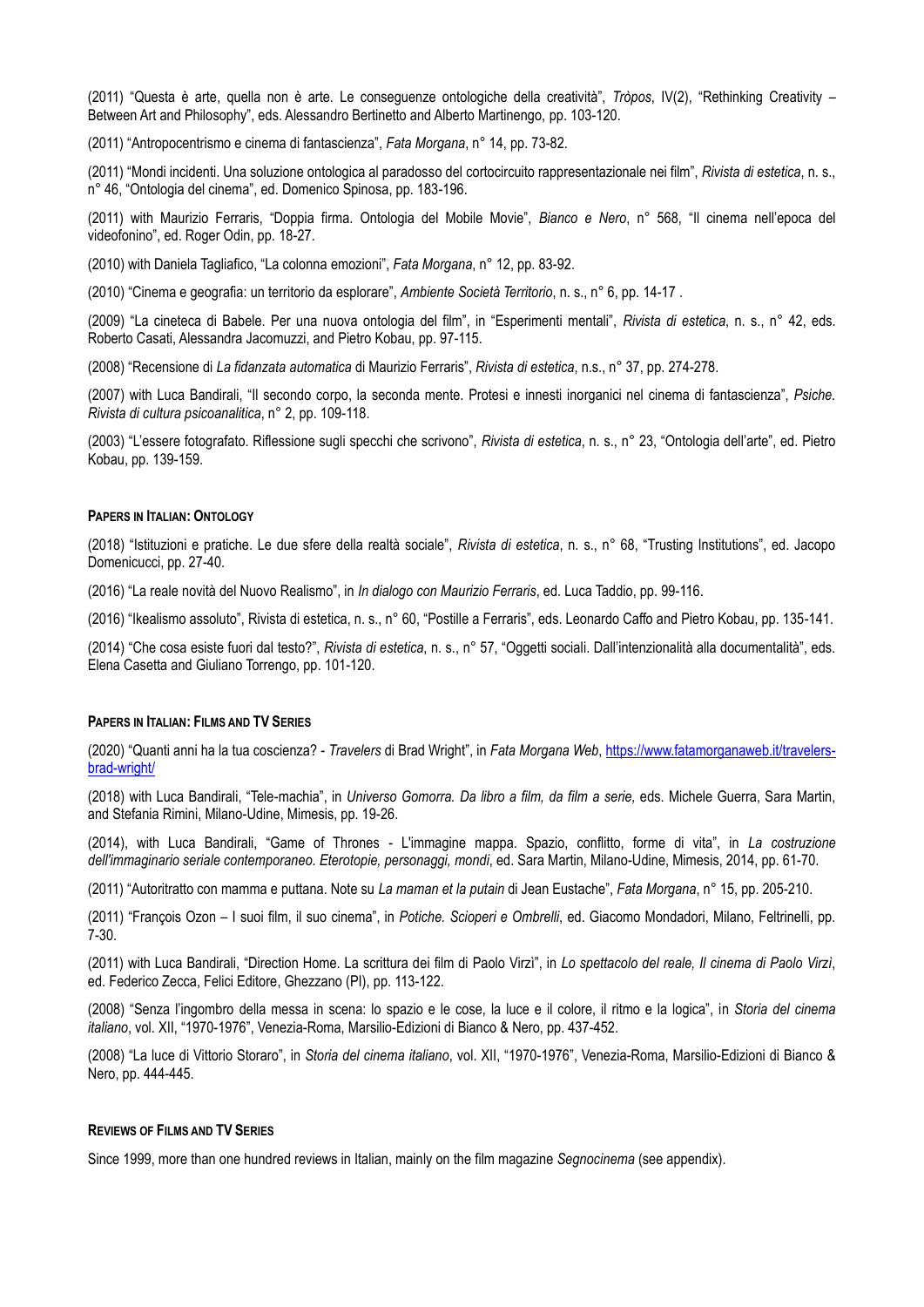#### **TRANSLATIONS**

(2017) "Film ed emozioni" (traduzione italiana di Carl Plantinga, "Movies and Emotions", 2009), in *Teorie del cinema. Il dibattito contemporaneo*, eds. Ruggero Eugeni and Adriano D'Aloia, Milano, Cortina, pp. 101-126.

(2017) "La trappola del naturalismo. Le neuroscienze e la naturalizzazione dell'estetica del cinema" (traduzione italiana di Murray Smith, "The Pit of Naturalism. Neuroscience and the Naturalized Aesthetics of Film", 2014) in *Teorie del cinema. Il dibattito contemporaneo*, eds. Ruggero Eugeni and Adriano D'Aloia, Milano, Cortina, pp. 241-267.

(2016) "Diagrammi, documenti e l'intrecciarsi dei piani d'azione (traduzione italiana di Barry Smith, "Diagrams, Documents, and the Meshing of Plans", 2014) in *Ermeneutica, estetica, ontologia*, eds. Tiziana Andina and Carola Barbero, Bologna, Il Mulino, pp. 273- 287.

#### **EDITED VOLUMES**

(under contract) (with Vera Tripodi) *Being and Value in Technology*, London, Palgrave.

(2020) (with Mario Slugan) "Film Studies and Analytic Aesthetics in Dialogue", special issue of *Projections*, 14, 3, pp. 1-105.

(2018) (with Alberto Romele) *Towards a Philosophy of Digital Media*, London, Palgrave.

(2018) (with Filippo Contesi) "Linguistic Justice and Analytic Philosophy", special issue of *Philosophical Papers*, 47, pp. 1–182.

## **TEXTBOOKS**

(2019) (with Maurizio Ferraris, Alessandra Saccon e Daniela Tagliafico) *Pensiero in movimento*, Milano, Pearson-Paravia. Author of the whole volume on ancient philosophy (from Presocratics to Hellenism), and the of following chapters of the volumes on modern and contemporary philosophy: "Husserl and the phenomenological movement", "Heidegger and existentialism", "Italian neoidealism", " The Frankfurt school "," The second scientific revolution"," Logical atomism and logical empiricism", "Popper and the philosophy of science", "Wittgenstein and the philosophy of language", "Pragmatism", "Gadamer and hermeneutics" , "Structuralism and post-structuralism", "Postmodernism and modernity", "The rediscovery of the mind".

# **CONFERENCE TALKS**

#### **PEER-REVIEWED**

(2021, online), July 10, "There's Always More Show: The Impossibility of Remarriage in BoJack Horseman", The SPSCVA Film and Philosophy Workshop, July 9-10, 2021.

(2021, online), June 23, "Observers and Narrators in Fiction Film", ESA (European Society for Aesthetics) Conference 2021, 21–23 June 2021.

(2020, online) November 14, "On Communicating Imaginings as the Function of Fiction", in the frame of "Book panel on *Fiction* by Catharine Abell", American Society for Aesthetics 78th Annual Meeting.

(2020, online) August 26, "Science Fiction as a Genre", ECAP10: 10th European Congress of Analytic Philosophy (organized by University of Utrecht).

(2020, online) May 21 (with Luca Bandirali), "Narrazioni concettuali. La finalità senza scopo delle serie tv", Conferenza: *This is (not) the end: forme della fine tra serialità e terminatività*, Centro Internazionale di Scienze Semiotiche Umberto Eco, Università di Urbino.

(2019) August 29, "Against Institutional Monism", ENPOSS (European Network for the Philosophy of the Social Sciences) Conference, National Technical University of Athens, Athens Campus, 28-30 Agosto 2019.

(2019) June 14, "Documentaries, Docudramas, and Perceptual Beliefs", ESA (European Society for Aesthetics) Conference 2019, University of Warsaw 12–14 June 2019.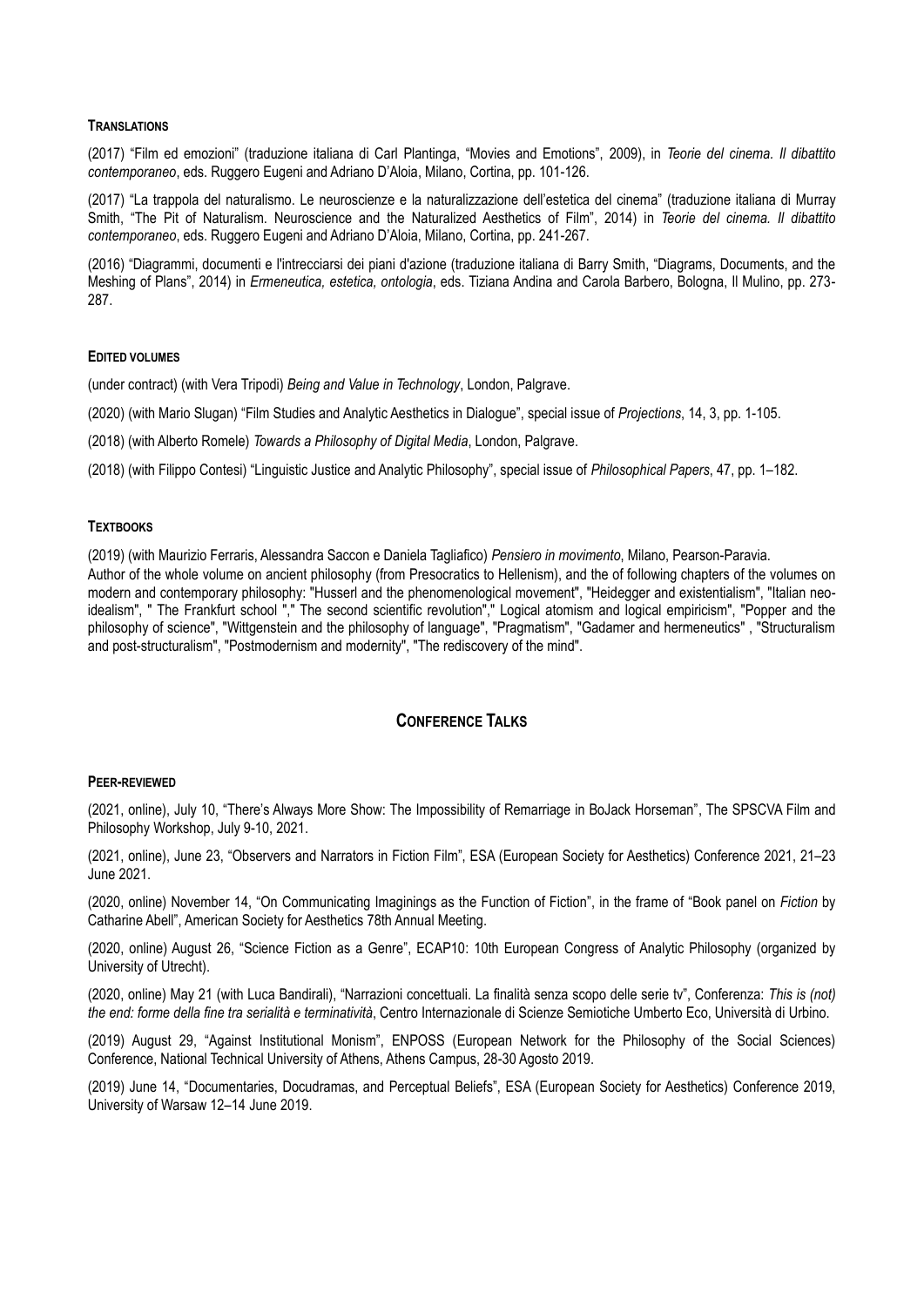(2018) November 11, "Recasted Characters as Malfunctioning Artefacts", Casts and Casting: Perspectives from Aesthetics and Philosophy of Art. A Workshop Supported by the British Society of Aesthetics, University of Hertfordshire, de Havilland Campus, Hatfield.

(2018) September 4, "The Appreciator's Performance. Virtual Reality and the Ontology of Film", Philosophical Perspectives. The 13th conference of the Italian Society for Analytic Philosophy Università degli Studi del Piemonte Orientale – Amedeo Avogadro, Novara.

(2017) November 18, "Mental File Generators", The American Society for Aesthetics 75<sup>th</sup> Annual Meeting, New Orleans, Louisiana, November 15-18 2017.

(2017) September 10, "Seeing-in and Singling Out: How to Reconcile Pictures with Singular Thought", British Society of Aesthetics (BSA) Annual Conference: St Anne's College, Oxford, 8-10 September 2017.

(2017) June 29, "With or Without the Body. Neuroscience, Embodiment, and the Philosophy of Film", The NECS 2017 Conference (European Network for Cinema and Media Studies): Sensibility and the Senses: Media, Bodies, Practices, Université Sorbonne Nouvelle – Paris 3, 29 June - 1 July 2017.

(2016) September 20, "Are You Imagining Me? Four Theses on Imagination and the Film Experience", White Rose Aesthetics Forum, University of Sheffield.

(2016) August 26, "The Band of Theseus. Social Ontology and Mental Files", European Network for the Philosophy of the Social Sciences (ENPOSS) Conference, University of Helsinki, 24-26 August 2016.

(2016) June 9, "To Be Assessed. Peter Strawson on the Definition of Art", European Society for Aesthetics (ESA) Conference 2016, University of Barcelona, 8-11 June 2016.

(2016) March 29, (with Filippo Contesi), "Composition or Proposition? The Ontology of the Philosophical Work and the Language Issue in Contemporary Philosophy", Workshop: Foreigners in philosophy, University of California, Berkeley.

(2015) December 16, "Twofileness: Fictional Characters as Generators of Mental Files", BSA Conference on Fictional Characters, University of Southampton, 15-16 December 2015.

(2015) December 6, "Imagination, Film Experience, and Three Meanings of 'Seeing'", The Roots of Fiction: Possibilities and Imagination, Workshop at the University of Macau, 5-6 December 2015.

(2015) November 23, "Fiction and Causal Chains. On Matravers' Account of the Film Experience", Workshop - Is there a Philosophy of Fiction? Uppsala Universitet, 23-24 November 2015.

(2015) November 19, "Twofileness. Moving Images and Mental Files", Moving Images 2015 Perception – Reception – Interaction. Varieties and Characteristics of Media Image Processing – Conference of Moving Image Sciences, University of Kiel, 19-20 November 2015.

(2014) October 31, "What Shows Itself. On a Distinctively Cinematic Achievement", The American Society for Aesthetics 72nd Annual Meeting, San Antonio, Texas, 29 October – 1 November 2014.

(2014) June 24, "What Shows Itself. On a Distinctively Cinematic Achievement", VIth Mediterranean Congress of Aesthetics, University Paris 1 Panthéon-Sorbonne & CNRS, Villa Finaly, Florence, 24-28 June 2014.

(2014) May 20, "Definition of art, ontology, and aesthetic appraisal: a neo-Strawsonian approach", International Conference: 'I know What Art Is When I See It' Reasons (Not) to Define Art, University of Ghent, 19-20 May 2013.

(2014) May 10, "The Eternal Present of Cinema", Philosophy and Film International Conference: Lisbon 2014, Thinking reality and time through film, Centro de Filosofia da Universidade de Lisboa, 6-10 May 2014.

(2014) April 22, "What Shows Itself. On a Distinctively Cinematic Achievement", Dubrovnik Conference on the Philosophy of Art, Inter-University Centre in Dubrovnik, 21-25 April 2014.

(2013) June 19, "Originally Nested. Twofoldness and Twotierness in the Experience of Pictures", European Society for Aesthetics (ESA) Conference 2013, Charles University, Prague, 17-19 June 2013.

(2012) September 22, "How to Do Things with Uses. Social Reality and the Skeptical Paradox", European Network for the Philosophy of the Social Sciences (ENPOSS) Conference, University of Copenhagen, 21-23 September 2012.

(2012) September 13, "Do we really see-in movies?", SIFA (Italian Society for Analytic Philosophy) Twentieth Anniversary Conference, University of Sassari, Alghero, 12-15 September 2012.

(2012) June 27, "Imagination and the Cinematic Experience" (with Daniela Tagliafico), European Society for Aesthetics (ESA) Conference 2012, Universidade do Minho, Guimaraes & Braga, 25-27 June 2012.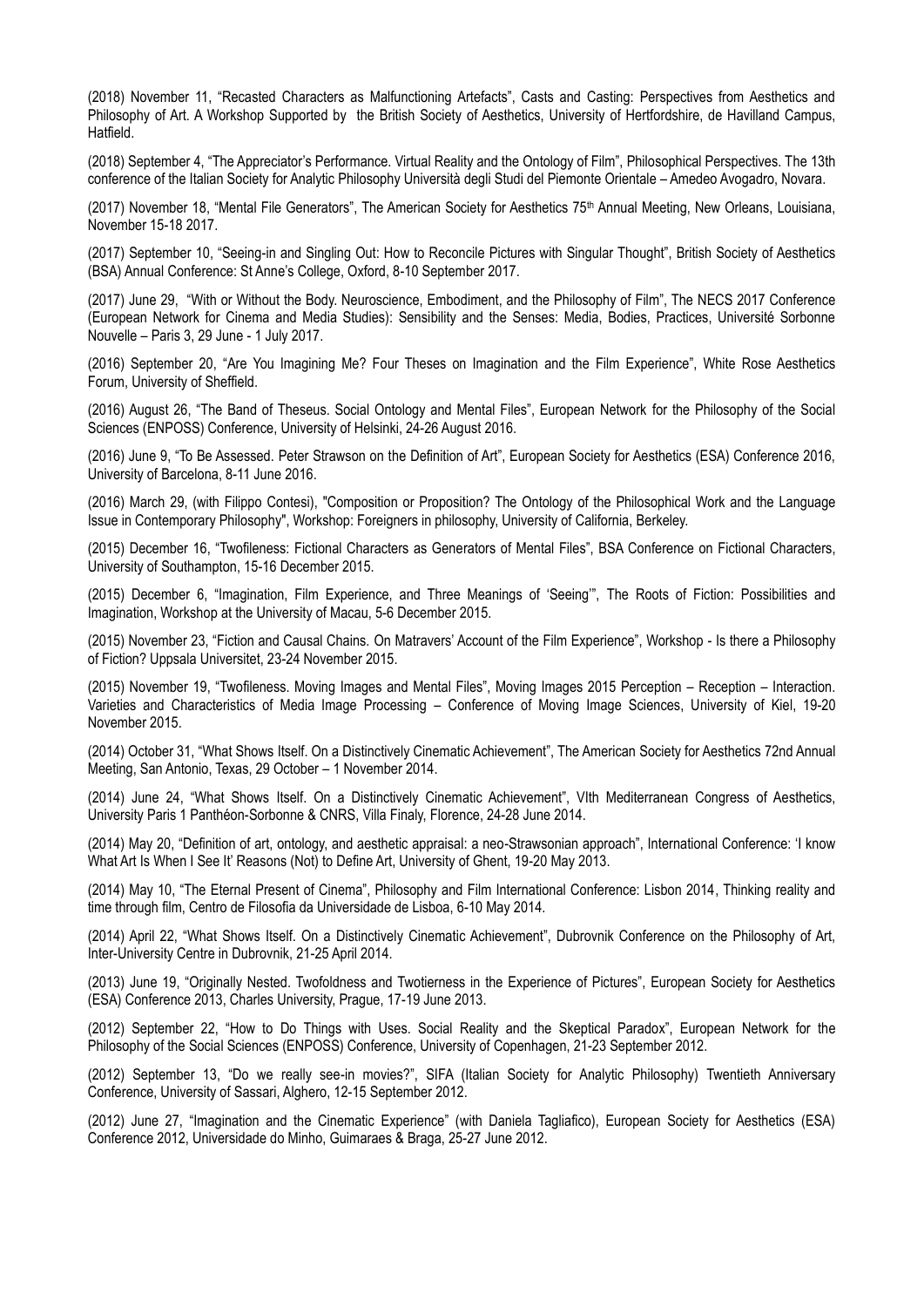(2012) June 26, "The Digital Secret of the Moving Image", European Society for Aesthetics (ESA) Conference 2012, Universidade do Minho, Guimaraes & Braga, 25-27 June 2012.

(2012) May 5, "The Fictional World Viewed", SoPhA 2012 (Triennial Congress of the Francophone Society for Analytic Philosophy), ENS, Paris, 4-6 May 2012.

(2012) March 20, "How to do Worlds with Words", XIX International Film Studies Conference, "Can We Learn Cinema?", University of Udine, 20-29 March 2012.

(2011) September 1, "Art Acts", ECAP 7 (European Congress of Analytic Philosophy, 7th Conference), San Raffaele University, Milan, 1-6 September 2011.

(2011) June 8, "Making the Social World without Words", Spring School and International Conference, "Making the Social World", San Raffaele University, Milan, 7-9 June 2011.

(2011) April 6, "Medium is the Archive", XVIII International Film Studies Conference, "The Archive. Memory, Cinema, Video and the Image of the Present", University of Udine, 5-7 April 2011.

## **INVITED**

(2021, online) 10 February, "The Appreciation Game. A Monist Ontology of Works of Art", ART Seminar, Università di Torino.

(2021, online) 8 February, "La filosofia dell'ingegneria", LabOnt Seminar, Università di Torino.

(2020, online) December 16, (with Marta Campdelacreu, Ramón García Moya, Genoveva Martí), "How to Test the Ship of Theseus", LOGOS Seminar, Universitat de Barcelona.

(2020, online) December 11, "Is Fiction an Institution? If It Is, Which Kind of Institution Is It?", SM—Barcelona Seminar on Social Metaphysics, Universitat de Barcelona.

(2020, online) October 27, "Science Fiction Double Feature - Un'estetica del genere fantascientifico", in the frame of "Seminari di filosofia", DAFIST (Dipartimento di Antichità, Filosofia e Storia), Università di Genova.

(2020, online) July 1, "La morte dell'arte per COVID\_19", Ciclo di incontri: *L'antropocene e il bene comune: fra nuove tecnologie, nuove epistemologie e nuovi virus*, DAFIST (Dipartimento di Antichità, Filosofia e Storia), Università di Genova.

(2020, online) June 20 (with Marta Campdelacreu, Ramón García Moya, Genoveva Martí), "The identity of objects. Reflections on some experimental results", *European Online Conference in Experimental Philosophy*, 19-21 June 2020, organized by Charles University Prague e University of Zurich.

(2020, online) May 20, "The Appreciation Game. A Monist Ontology of Works of Art", LOGOS Seminar, Universitat de Barcelona.

(2020), 17 February "In the Beginning Was the Hysteresis", Workshop "The Ontology of Digital Capital", University of Bonn

(2019) November 23, "L'ontologia dell'archivio", International Conference: *Beyond Archive*, Palazzina del Centro Studi ed Esperienze Olivetti, Ivrea.

(2019) November 19, "Limit-Experiences in Science Fiction Film", Séminaire: L'expérience-limite : une analyse, EHESS, Paris.

(2019) October 18, "Social Practices, Institutions, and the Normative Attitude", SM—Barcelona Seminar on Social Metaphysics, Universitat de Barcelona.

(2019) October 15, "Text and Being", 6th International Chair of Philosophy 'Jacques Derrida / Law and Culture' | Thinking Nature. A Philosophy of Nature Today?, Università di Torino, 15-16 Ottobre 2019.

(2019) September 7, "Time and Cinema", Summer School: "Time after Time: Science, Art & Philosophy", The Swiss Institute in Rome, Roma, 2-7 September 2019.

(2019) June 26 , "Digital Images and the Ontology of Depiction", workshop "The Challenges of Design", FLUP (Faculdade de Letras Universidade do Porto).

(2019) May 29, "The Standard of Correctness and the Ontology of Depiction", LabOnt Seminar: Ontology and the Arts, Università di Torino.

(2019) May 8, "Sul platonismo al cinema", Colloqui di metafisica, Platonismo e emergentismo nell'arte, Università Roma Tre - Dipartimento FILCOSPE.

(2019) April 9, "The End of the Fictional World. Causality and Teleology in Narratives", The XIV. Prague Interpretation Colloquium. Thinking and Speaking about Fictional Worlds, Prague, 8-10 April 2019.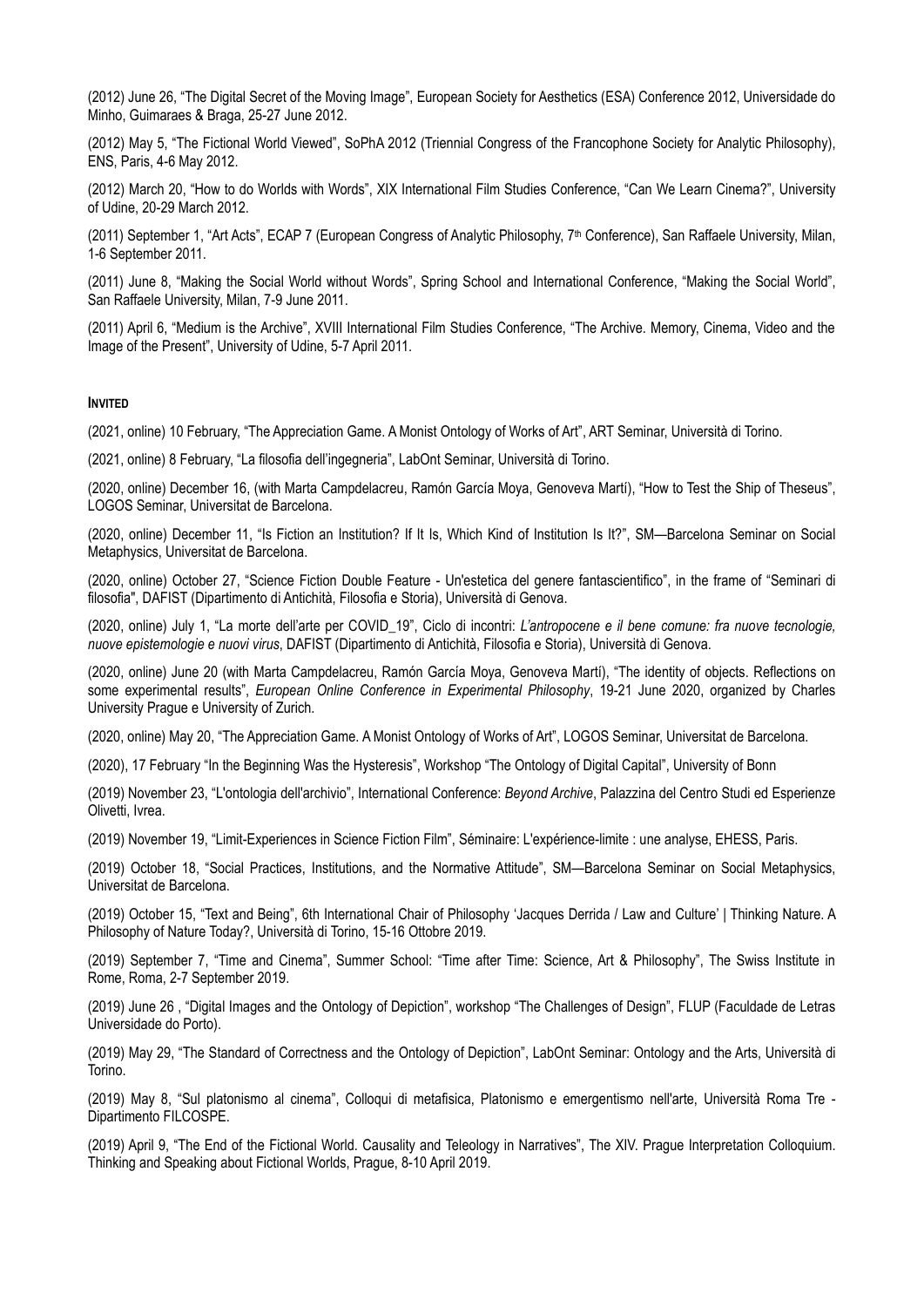(2019) March 6, "The Myth of Mitys and the Nature of Narratives", LOGOS Seminar, Universitat de Barcelona.

(2019) February 11, "The Myth of Mitys and the Nature of Narratives", Institut Jean Nicod, Paris.

(2018) December 10, "The Appreciator's Performance. Virtual Reality and the Ontology of Art", The Aesthetics Lecture Series (an initiative of the Graduate School in Philosophy of the University of Padua), Sala Stefanini, Piazza Capitaniato, 3, Padova.

(2018) November 30, "Vedere nulla. Filosofia dell'allucinazione", Interdisciplinary Seminar "Allucinazione visiva e narratività", Auditorium del Laboratorio multimediale Guido Quazza, Università di Torino.

(2018) November 8, "Designing Experiences. Virtual Reality and the Ontology of Art", Internationale Tagung "Design and Digitization", Hochschule Düsseldorf, Münsterstraße 156.

(2018) June 27, "An Attitudinal Approach to Seeing-In", ÆCS Workshop on Depiction, Institut Jean Nicod, Paris, Tuesday 26 and 27 June 2018.

(2018) May 27, "Cinema di fantascienza e ontologia delle macchine", Filosofia sui navigli, Alzaia Naviglio Grande n. 12, Milan.

(2018) May 17, "The Appreciator's Performance. Virtual Reality and the Ontology of Art", University of Warsaw, Krakowskie Przedmieście 26/28.

(2018) April 28, "Il cinema e l'ontologia del lavoro", Working Title Film Festival, Teatro comunale, Vicenza.

(2018) April 25, "Pretending Not To Be. Adventures in the Secondary Fiction", The XIII. Prague Interpretation Colloquium, "Fiction and Pretense", Academic conference centre, Husova 4a, Prague.

(2018) April 4, "Fiction, Artifacts and Types" Seminaire Logique et existence, Salle 235B, ENS, 29 Rue d'Ulm, Paris.

(2018) April 3, "The Standard of Correctness and the Ontology of Depiction", Seminar: Iconicity. II, EHESS, 54 bd. Raspail, Paris.

(2018) March 28, "Clairvoyance in Minority Report and in other stories", Lecture in prof. Andrea Iacona's course "Logic and Language", University of Turin, via Sant'Ottavio 20, Torino

(2018) March 26, "Che cos'è un oggetto sociale?", Centro Interdipartimentale di Ricerca in Digital Humanities (Università del Salento), Cinelab "G. Bertolucci", via Vecchia Frigole 36, Lecce.

(2018) March 13, "Le cinéma de science-fiction et l'ontologie des machines", Séminaire du Collège d'études mondiales, Salle B1-18, FMSH | 54, bd Raspail, Paris.

(2018) February 22, "Bringing the Nonexistent into Existence. Imagination and Ontology" (discussant: Mattia Riccardi), Instituto de Filosofia da Universidade do Porto, Research Group Aesthetics, Politics and Knowledge, 3I (Imaginations, Images, Imaginaries) Seminar 2017-2018.

(2017) December 11, "How We See Things in Pictures: An Attitudinal Approach to Seeing-in", Paris Consciousness/Selfconsciousness Group (PaCS), Institut Jean-Nicod, Paris.

(2017) November 10, "The Ontology of Labour", International Conference: I Work Therefore I Am European , European Economic and Social Committee (EESC), Bruxelles, November 9-11.

(2017) October 23, "The Post-truth in Painting", Conference: "Post-truth, New Realism, Democracy", University of Turin, October 23- 24, 2017.

(2017) May 26, "Does Perception Matter? The Parallel Lives of New Realism and Naïve Realism", Humboldt Conference New Realism / Der Neue Realismus, Sofia University, Sofia.

(2016) March 9, with Maurizio Ferraris, "Apprendre de la post-vérité?", Journée d'étude: Vérité et post-vérité au temps du Web, Collège des Bernardins, Paris.

(2017) February 10, "Lo vedo ma non c'è. Le immagini tra finzione e realtà". Workshop: "Tra finzione e realtà" (organized by LabOnt e CIRCe), Università di Torino.

(2016) December 14, "Perturbazione e disintegrazione. La logica narrativa del genere catastrofico". Conference: "Katastrophé - Riflessioni sul discorso catastrofico", Università di Torino.

(2016) December 7, "The Band of Theseus. Social Ontology and Mental Files". Labont Seminar, Università di Torino.

(2016) December 5, "Filosofia in serie". Workshop: "FictionPhilosophy – La filosofia e le serie TV", Università di Torino.

(2016) October 25, "Descartes Goes to the Movies : Imagination and Perception in the Film Experience". Paris Consciousness/Selfconsciousness Group (PaCS), Institut Jean-Nicod, Paris.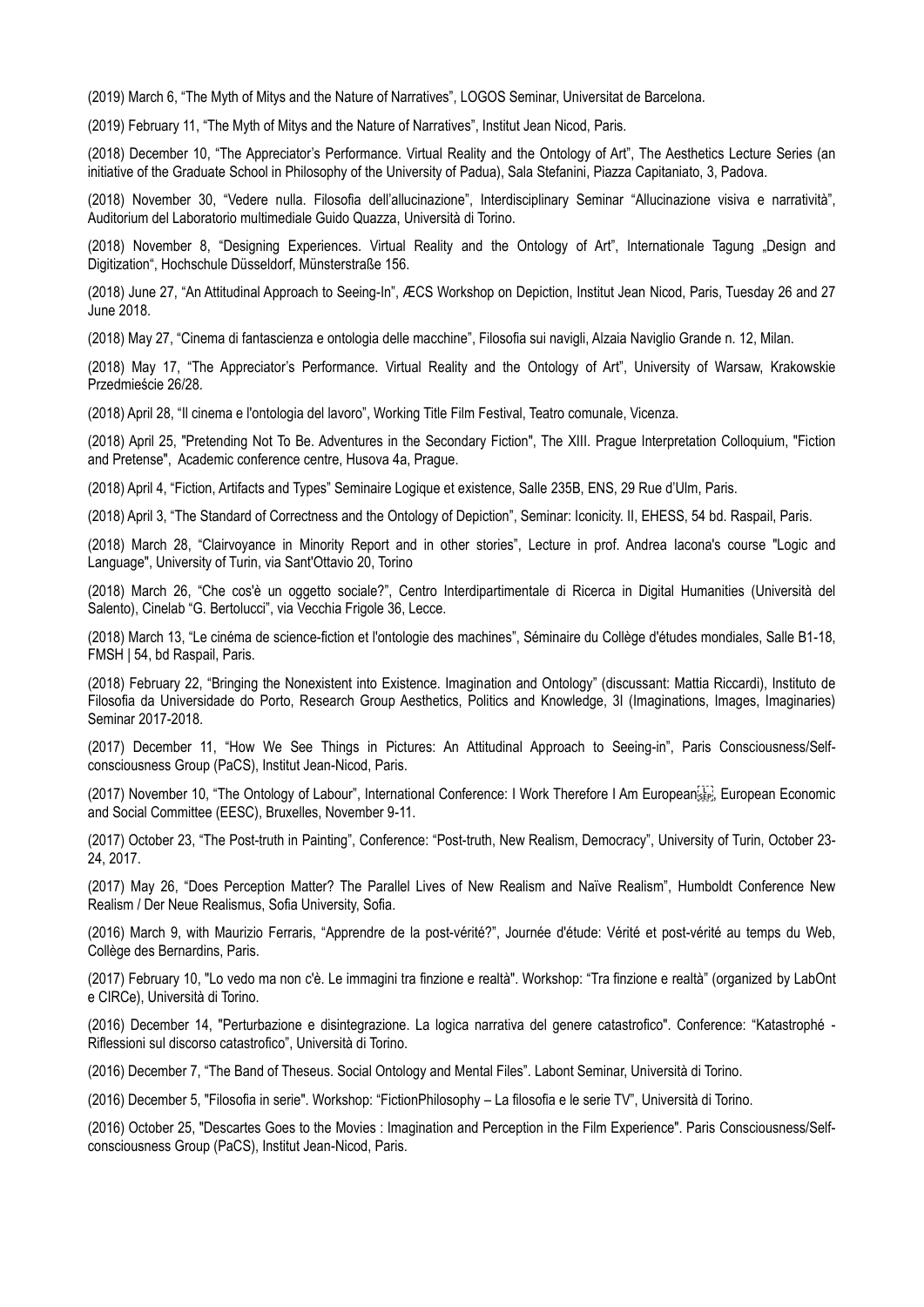(2016) June 3, "Like Giants Immersed in Time: Four-Dimensional Wholes and The Temporal Experience", Philosophical Symposium: Composition as Diversity - Experiencing Ontological Wholes, Scuola di Dottorato in Scienze Umanistiche e della Società, Università degli Studi di Ferrara.

(2016) March 9, (with Maurizio Ferraris), "Automatic Sweethearts without Names" (Keynote Address), XIII Udine International Film Studies Conference "A History of Cinema Without Names II", Sala della Torre, Fondazione Cassa di Risparmio di Gorizia, Gorizia, 9- 11 March 2016.

(2016) February 12, "Pouvoir en serie. Images de la force et de la loi dans les nouveaux récits audiovisuels. De 24 heures chrono à House of Cards", Cycle de conférences: "Pouvoirs des images / Images de pouvoir", Fondation Maison des Sciences de l'Homme Paris et Département d'Arts de l'Université Paris 8.

(2016) January 26, "What type of 'type' is a fictional character?", Reality & Representation Seminar, Institut Jean-Nicod, Paris.

(2016) January 19, "The Remains of an Illusion: A Phenomenology of Temporal Experience in Film". Paris Consciousness/Selfconsciousness Group (PaCS), Institut Jean-Nicod, Paris.

(2015) December 1, (with Maurizio Ferraris), "Che c'è di nuovo nel realismo?", International conference: Intorno al Neorealismo. Voci, contesti, linguaggi e culture dell'Italia del dopoguerra, Università di Torino, 1-3 December 2015.

(2015), November 10, "Exemplarity and Indexical Thought", Séminaire de recherche: La normativité exemplaire entre droit, philosophie, histoire et littérature, EHESS, November 10<sup>th</sup> 2015, Le France, Paris.

(2015) October 29, "Like Giants Immersed in Time. Four Dimensionalism, Perceptual Experience, and Marcel Proust"; Metaphysical Questions: An International Conference, Università degli Studi di Milano, Palazzo Feltrinelli, Gargnano sul Garda, Brescia, 29-31 October 2015.

(2015) October 16, "World Wide What? The Ontological Singularity of the Web", "Total Mobilization: Web and Social Reality" International Conference, Iri – Centre Pompidou et Collège d'études mondiales – FMSH, Paris, 15-17 October 2015

(2015) October 7, "Twofileness: Fictional Characters as Generators of Mental files", M&L Seminar – The Mind and Language Seminar, Institut Jean Nicod | Ecole Normale Supérieure, Paris.

(2015) May 19, "L'expérience faible. La référence et les contextes des images à l'âge de la mondialisation", Séminaire de recherche post-doctoral du Collège d'études mondiales, Paris.

(2015) April 21, "Neither Here or There, but Now: Perception of Films and the Aesthetic Illusion", The X. Prague Interpretation Colloquium: The Aesthetic Illusion in Literature and the Arts, Prague, 20-22 April 2015.

(2015) January 20, "Filmmaking the Social World. Normativity in Depiction and Narration", Forum Law as Culture, Käte Hamburger Center for Advanced Study in the Humanities "Law as Culture", Bonn.

(2014) October 26, "Immagini nel flusso del tempo. Il film tra filosofia e scienza cognitiva", Festival della Scienza, Genova.

(2014) June 29, "Tre o quattro modi di essere un film", Social Ontology Seminar, Dipartimento di Filosofia e Scienze dell'Educazione, Università di Torino.

(2014) May 4, "Types and Sensibilia. Being Realist towards Films", Consequences of Realism, International Conference, MAXXI Museo nazionale delle arti del XXI secolo, Consiglio Nazionale delle Ricerche (CNR), Università Roma Tre, Rome, 4-6 May 2014.

(2014) April 8, "Filosofia del film", Seminar: "Sound and vision and experience", Dipartimento di Antichità, Filosofia e Storia (DAFIST), Università di Genova.

(2014) February 12, "Traces, documents, and power", Seminar: "Documentality and power: interdisciplinary considerations on documentation, recording, social media and emerging modes of power", Center for Global Studies, University of Bonn.

(2013) June 13, "Filosofia delle serie Tv", Seminar: "Filosofia delle narrazioni", Dipartimento di Antichità, Filosofia e Storia (DAFIST), Università di Genova.

(2013) June 11, "Background e normatività nell'ontologia sociale di Searle", Social Ontology Seminar, Dipartimento di Filosofia e Scienze dell'Educazione, Università di Torino.

(2013) March 15, "Tourner les nombres. Le cinéma et ses images à l'ère du numérique", Centre de recherche Interdisciplinaire sur les Technologies Émergentes, Université de Montréal.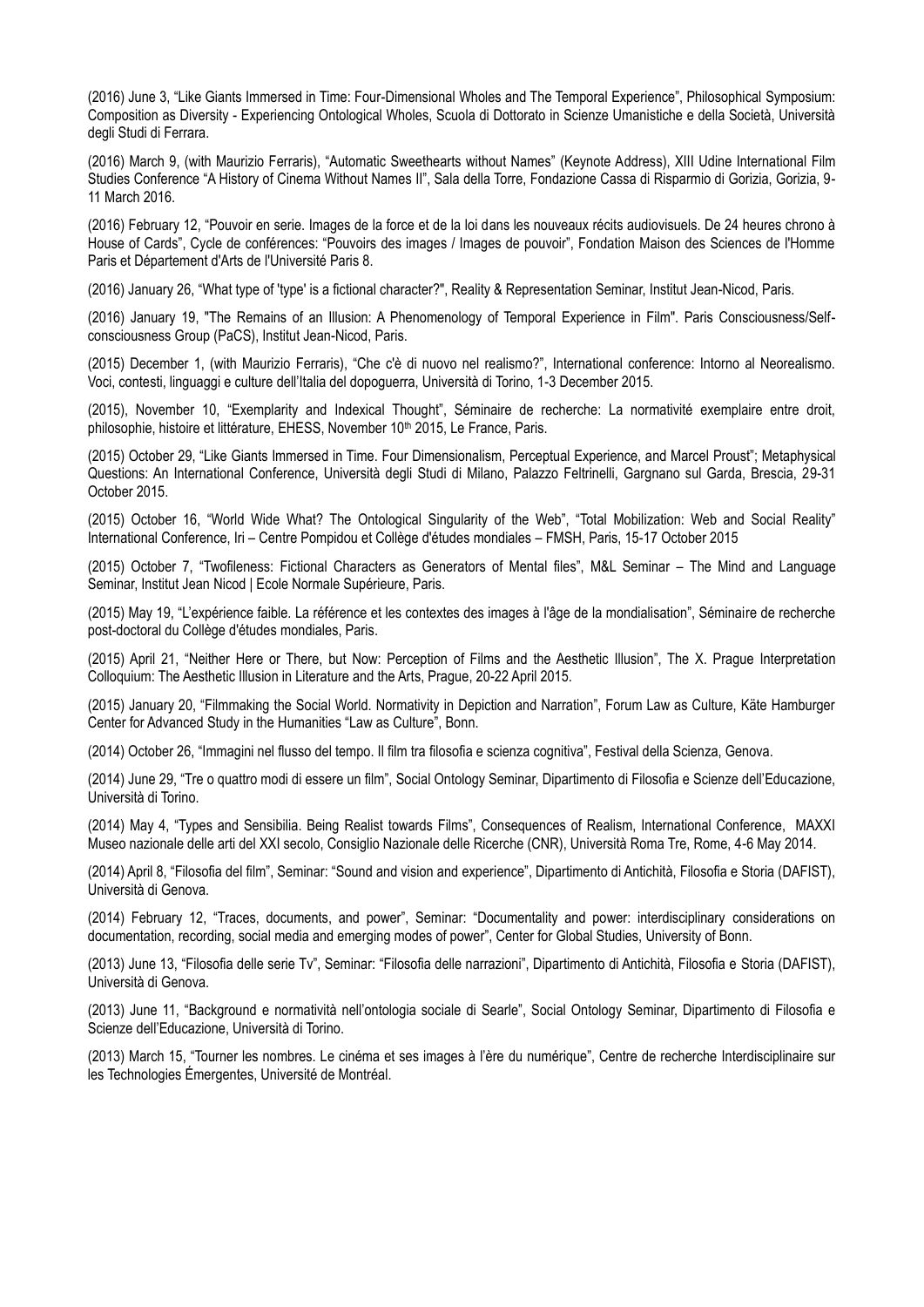## **DISCUSSANT**

(2017) April 25, Response to Enrico Grosso's "Fiction and Mental Files", Doc'in nicod, Séminaire doctoral et postdoctoral de l'Institut Jean-Nicod, Paris.

(2017) April 19, Response to Alessandro Armando and Giovanni Durbiano's "Ontologia per progettisti. Come fare buone promesse", LabOnt Seminar, Campus Luigi Einaudi, Torino.

(2017) Mars 29, "Fields of Sense and the Bounds of Sense. Une défense Strawsonienne de l'unité du monde chez Kant", workshop on Markus Gabriel's book *Fields of Sense* (Edinburgh University Press, 2015), in the framework of the research program «Réalismes» directed by Jocelyn Benoist at the Centre de Philosophie Contemporaine de la Sorbonne, Institut des Sciences de la Communication (CNRS), Paris.

(2014) June 29, Response to Gianfranco Mormino's "Imagination and Memory in a Deterministic Perspective: the Spinozan Approach", Nonperceptual Sensuous States Workshop, University of York, 29 June – 1 July, 2014.

## **TEACHING**

2020 – 2021

**Università di Genova**

"Estetica" (Aesthetics) "Teoria dell'oggetto estetico" (Theory of the aesthetic object)

2017 – 2018

#### **Politecnico di Torino**

"Filosofia dell'ingegneria" (Philosophy of Engineering)

2016 – 2017

## **Paris 8 – Vincennes – Saint-Denis**

UFR ARTS, PHILOSOPHIE, ESTHETIQUE (Chargé de Cours au sein du Département Arts Plastiques de l'Université Paris 8)

"Esthétique" (Aesthetics)

2008 – 2012

## **Università degli Studi del Piemonte Orientale "Amedeo Avogadro"**

"Storia e critica del cinema" (History of Film and Film Criticism)

#### **DISSERTATION SUPERVISION**

(2021) "Estetica e design: bellezza, funzione e riproducibilità", Tesi di laurea specialistica (Laurea triennale in Filosofia), Università di Genova, student: Marco Re

(2017) "Pragmatica del montaggio cinematografico", Tesi di laurea specialistica (Laurea magistrale in Filosofia), Università di Torino, student: Alessandro Del Re

(2012) "Filosofia e serie tv: il caso del Dottor House", Tesi laurea triennale (Laurea triennale in Filosofia), Università degli Studi del Piemonte Orientale "Amedeo Avogadro", student: Chiaramaria Balzaretti

(2011) "La fortuna di essere donna. Splendori e miserie delle aspiranti dive nei racconti del cinema italiano", Tesi laurea specialistica (Laurea magistrale in Lettere), Università degli Studi del Piemonte Orientale "Amedeo Avogadro", student: Serena Checcucci

(2010) "Cinema e letteratura a confronto: Stephen King e Frank Darabont", Tesi laurea triennale (Laurea triennale in Scienze della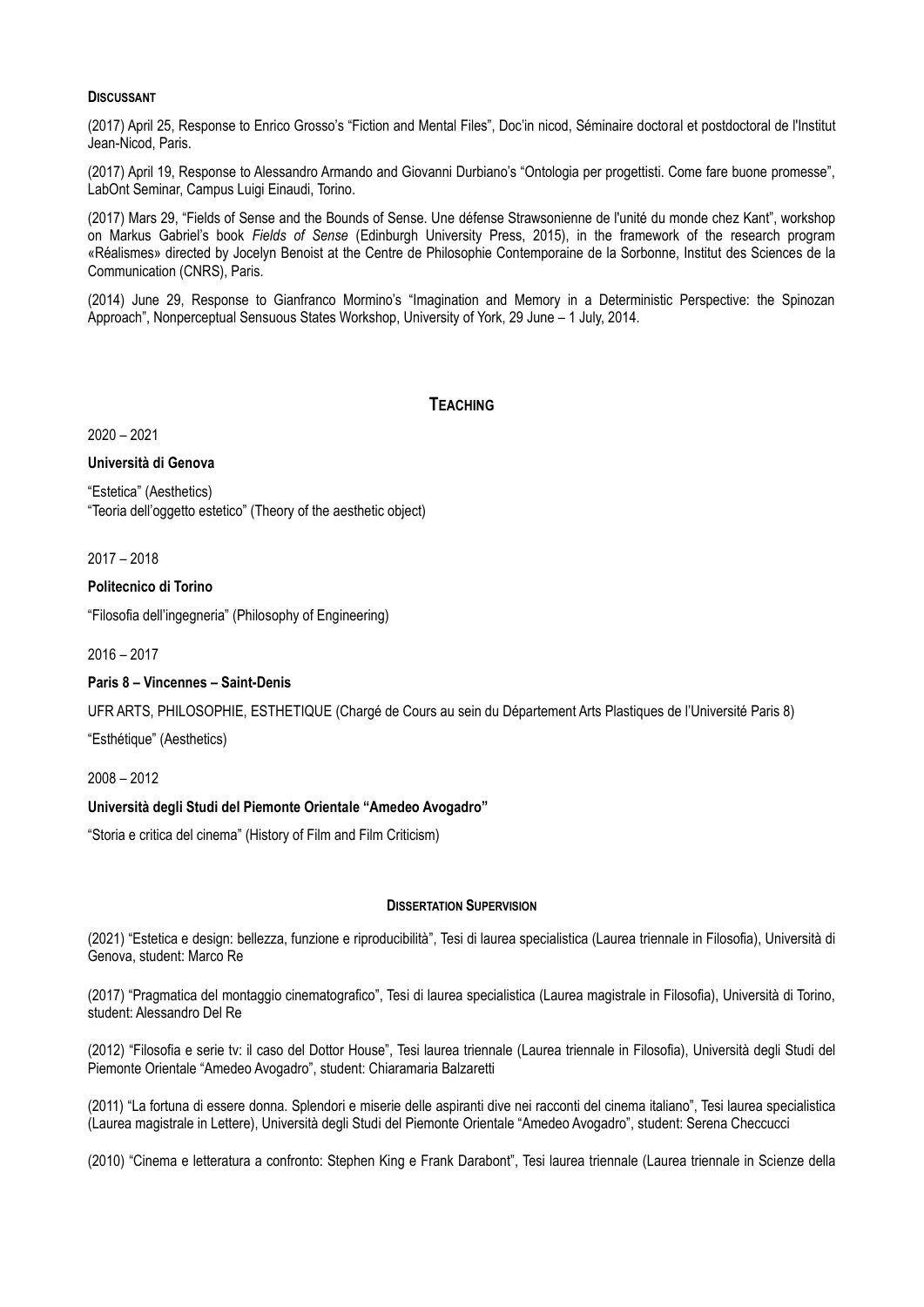comunicazione), Università degli Studi del Piemonte Orientale "Amedeo Avogadro", student: Alberto Stanzione

(2010) "The Dark Side of Youth. L'adolescenza nel cinema americano contemporaneo", Tesi laurea triennale (Laurea triennale in Scienze della comunicazione), Università degli Studi del Piemonte Orientale "Amedeo Avogadro", student: Vanessa Ferrarotti

(2010) "Paesaggio e territorio nel cinema", Tesi laurea triennale (Laurea triennale in Scienze della comunicazione), Università degli Studi del Piemonte Orientale "Amedeo Avogadro", student: Marco Ballarè

(2010) "Musica per tutti gli occhi. Cinema e rock nell'Italia degli anni Settanta", Tesi laurea triennale (Laurea triennale in Scienze della comunicazione), Università degli Studi del Piemonte Orientale "Amedeo Avogadro", student: Laura Albergante

(2009) "Riverberi dell'espressionismo. In quali modi i capolavori del muto influenzano il cinema contemporaneo", Tesi laurea triennale (Laurea triennale in Beni culturali), Università degli Studi del Piemonte Orientale "Amedeo Avogadro", student: Marta Canopoli

(2008) "La fiaba disneyana. Gli adattamenti letterari nei film di animazione Disney", Tesi laurea triennale (Laurea triennale in Beni culturali), Università degli Studi del Piemonte Orientale "Amedeo Avogadro", student: Giulia Marzoratti

(2008) "Art Biopic. Quando il film biografico incontra le vite dei pittori", Tesi laurea triennale (Laurea triennale in Beni culturali), Università degli Studi del Piemonte Orientale "Amedeo Avogadro", student: Marta Mor

### **ORGANIZATION AND COORDINATION OF RESEARCH ACTIVITIES**

London, November 15-16, 2019

Organizer (with Mario Slugan) of the Conference: Documentaries and the Fiction/Nonfiction Divide, Queen Mary University of London. The conference has received funding from the British Society of Aesthetics (£5,000).

Since November 2018

Convener (with Neri Marsili) of the reading group "Fiction/Reality" at LOGOS Research Group in Analytic Philosophy, Universitat de Barcelona

Warwick, October 26-27, 2018

Organizer (with Mario Slugan) of the Conference: Analytic Aesthetics and Film Studies, University of Warwick. The conference has received funding from the European Union's Horizon 2020 research and innovation program under the Marie Skłodowska-Curie grant agreement No 746619 (£3,166) and the British Society of Aesthetics (£3,932).

Paris, June 26-27, 2018

Organizer (with Jérôme Dokic) of "Paris Workshop on Depiction", Salle Ribot and Salle Séminaire du DEC, 29 rue d'Ulm, ENS, Paris.

2015-2018

Convener (with Filippo Contesi and Jérôme Dokic) of the seminar: "Aesthetics and Cognitive Science" (ÆCS), at Institut Jean Nicod.

Paris, May 24, 2017

Member of the organizing committee (with Angela Condello, Maurizio Ferraris, Sara Guindani) of the conference: "Post-Truth, Web, Democracy". Organized by: Collège d'études mondiales – FMSH.

Paris, March 9, 2017

Member of the organizing committee (with Sara Guindani) of the workshop: "Vérité et post-vérité au temps du Web", organized by: Collège d'études mondiales – FMSH.

Paris, October 11, 2016

Member of the organizing committee (with Angela Condello, Sara Guindani, Alberto Romele) of the workshop: "Dans la toile du Web". Organized by: Collège d'études mondiales – FMSH.

Paris, October 15-17, 2015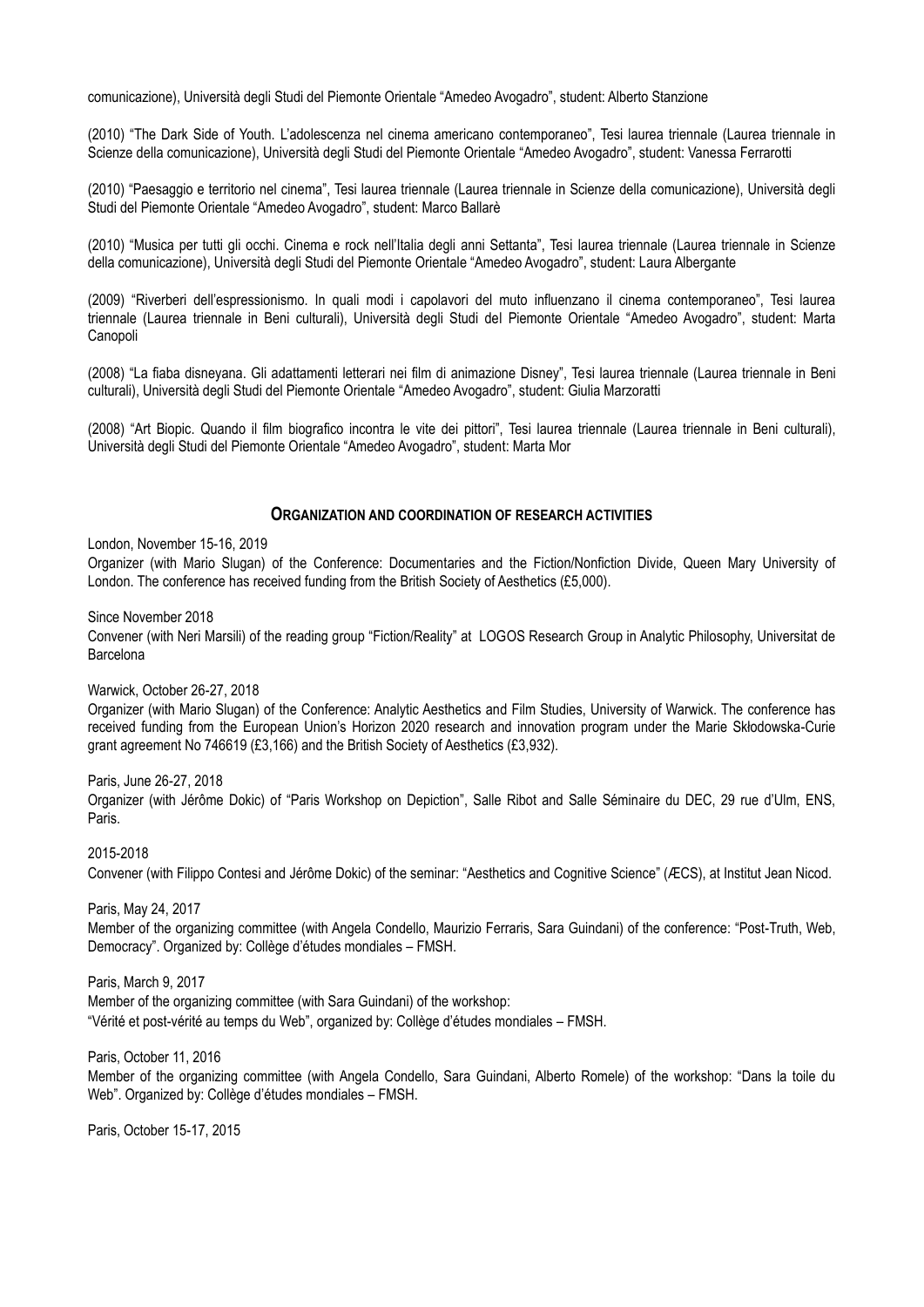Member of the organizing committee (with Angela Condello, Maurizio Ferraris, Sara Guindani) of the international conference: "Total Mobilization: Web and Social Reality". Organized by: Collège d'études mondiales – FMSH, in collaboration with: Iri (Centre Pompidou) and LabOnt (Università di Torino).

Vercelli, May 28-29, 2015

Convener (with Cristina Iuli) of the seminar: "Quattro territori americani -- Breakfast at Tiffany's (1961), Lolita (1962), Easy Rider (1969), Pulp Fiction (1994)"; in the framework of the course: "Letteratura nordamericana", Vercelli, Università del Piemonte Orientale, Dipartimento di Studi Umanistici.

Torino, October 9, 2014 Member of the organizing committee of: "International Chair of Philosophy: Jacques Derrida – Law And Culture". Organized by: LabOnt (Università di Torino).

Castello di Rivoli Museo di Arte Contemporanea, June 22 2012

Convener of the seminar "L'esperienza estetica" in the framework of Summer School 2012 "Dialoghi di Estetica", organized by Dipartimento Educazione Castello di Rivoli Museo di Arte Contemporanea and LabOnt, Università di Torino (June 18-23, 2012).

Torino, April 27-28 2011 Member of the organizing committee of the national conference: "Estetica | Aesthetica | Aisthesis – IX Convegno Nazionale della Società Italiana d'Estetica" (Conference of the Italian Society for Aesthetics). Organized by: Università di Torino.

## **QUALIFICATIONS**

Since 2021 Italian National Scientific Qualification as Full Professor in: Section 11/C4 "Filosofia teoretica".

Since 2020 Italian National Scientific Qualification as Full Professor in: Section 11/C1 "Filosofia teoretica".

Since 2019 Italian National Scientific Qualification as Associate Professor in: Section 11/C1 "Filosofia teoretica"

Since 2017 Italian National Scientific Qualification as Associate Professor in: Section 11/C4 "Estetica e filosofia dei linguaggi".

Since 2016 French National Scientific Qualification as "Maitre de conferences" in: Section 18 - Arts (Architecture, arts appliqués, arts plastiques, arts du spectacle, épistémologie des enseignements artistiques, esthétique, musicologie, musique, sciences de l'art).

Since 2014 Italian National Scientific Qualification as Associate Professor in: Section 10/C1 "Teatro, musica, cinema, televisione e media audiovisivi".

Since 2008 Italian National Qualification as Computer Science Teacher in High School.

## **GRANTS**

"**From Data to Wisdom**. Philosophizing Data Visualizations in the Middle Ages and Early Modernity (13th-17th Century)", funded by: Fundação para a Ciência e a Tecnologia - Portugal 2020; Grant: 239.373,75€.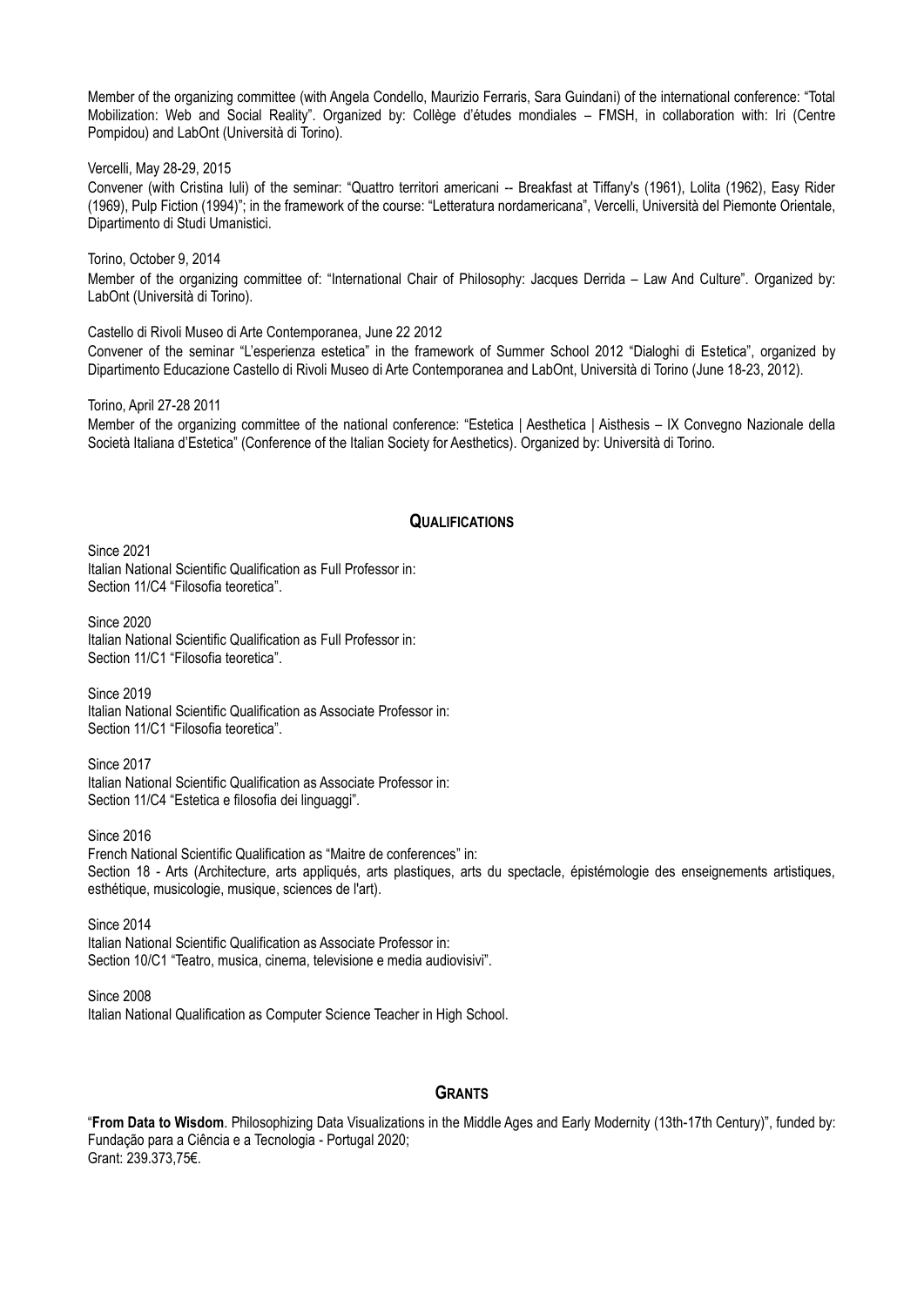Period: 1st July 2018 - 30th June 2021. Principal Investigator: José Higuera Co-Principal Investigator: José Meirinhos Researchers: Alberto Romele - João Rebalde - José Higuera - José Meirinhos - Lídia Queroz - Paula Silva - Paulo Tunhas - Armando Malheiro - Dario Rodighiero - Simone Guidi - Marta Severo - **Enrico Terrone**.

Winner (in May 2017) of a 9,270 euro grant for the project **"Aesthetics and Cognitive Science (ÆCS)"**, written with Filippo Contesi under the supervision of Jérôme Dokic, in the framework of: "Appel à projets IRIS (Initiative de Recherches Interdisciplinaires et Stratégiques), Création, cognition, société (CCS)", Paris Sciences et Lettres (PSL).

Winner (in May 2017) of a 11.000 euro grant for the project **"Finzione e immaginazione"**, P.I. (Principal Investigator) Carola Barbero, research group: Carola Barbero, Marta Benenti, Enrico Grosso, Enrico Terrone (Ricerca scientifica finanziata dall'Università di Torino 2017 linea B).

Member of the research group PRIN 2010-2011 for the project **"Realism and Objectivity"**, Università di Torino (national supervisor: Pasquale Frascolla).

# **SERVICE TO THE PROFESSION**

Appointed as a referee for the following scholarly journals (into brackets the number of papers reviewed for each journal): *British Journal of Aesthetics* (4); *Journal of Aesthetics and Culture* (1); *Synthese* (1); *Analysis* (1); *Philosophy* (1); *Ergo* (2)*; The Review of Philosophy and Psychology* (2); *Erkenntnis* (3); *Journal of the American Philosophical Association* (4); *Pacific Philosophical Quarterly* (1); *Pragmatics & Cognition* (1); *The Southern Journal of Philosophy* (1); *Organon F - Journal of Analytic Philosophy* (1); *Sens Public* (1); *Popular Inquiry* (1); *Law and Literature* (1); *Investigaciones Geográficas* (1); *Giornale di metafisica*  (1); *Filosofia* (1); *Enthymema* (1); *APhEx* (1); *Rivista di estetica* (9); *Brill Research Perspectives in Art and Law* (1); *Cinergie* (1); *Atti del Filmforum-Udine* (1); *GAME. The Italian Journal of Game Studies* (1); *Fata Morgana* (2).

April 29 - May 24 2020

Reviewer of the PhD dissertation "Una filosofia del progetto. Critica e costruzione metodologica per l'indagine sul progetto architettonico" by Edoardo Fregonese, Politecnico di Torino.

March 30 – May 10 2020: Evaluator for "European Research Council (ERC)", in the framework of the peer review of scientific proposals submitted to the ERC Starting Grant 2020 Call.

2018-2019 Evaluator for the "Directeurs d'Etudes Associés" (DEA) program of Fondation Maison des Sciences de l'Homme (FMSH), Paris.

2016-2019 "Chercheur associé", Fondation Maison des Sciences de l'Homme

2016-2020

Assistant editor of *Brill Research Perspectives in Art and Law*.

Since 16 November 2015, member of the scientific board of the editorial project "Mimesis Narrazioni Seriali"

Since 2011 Member of LabOnt – Laboratory for Ontology, Università di Torino.

2011-2019 Associate editor of *Rivista di estetica*.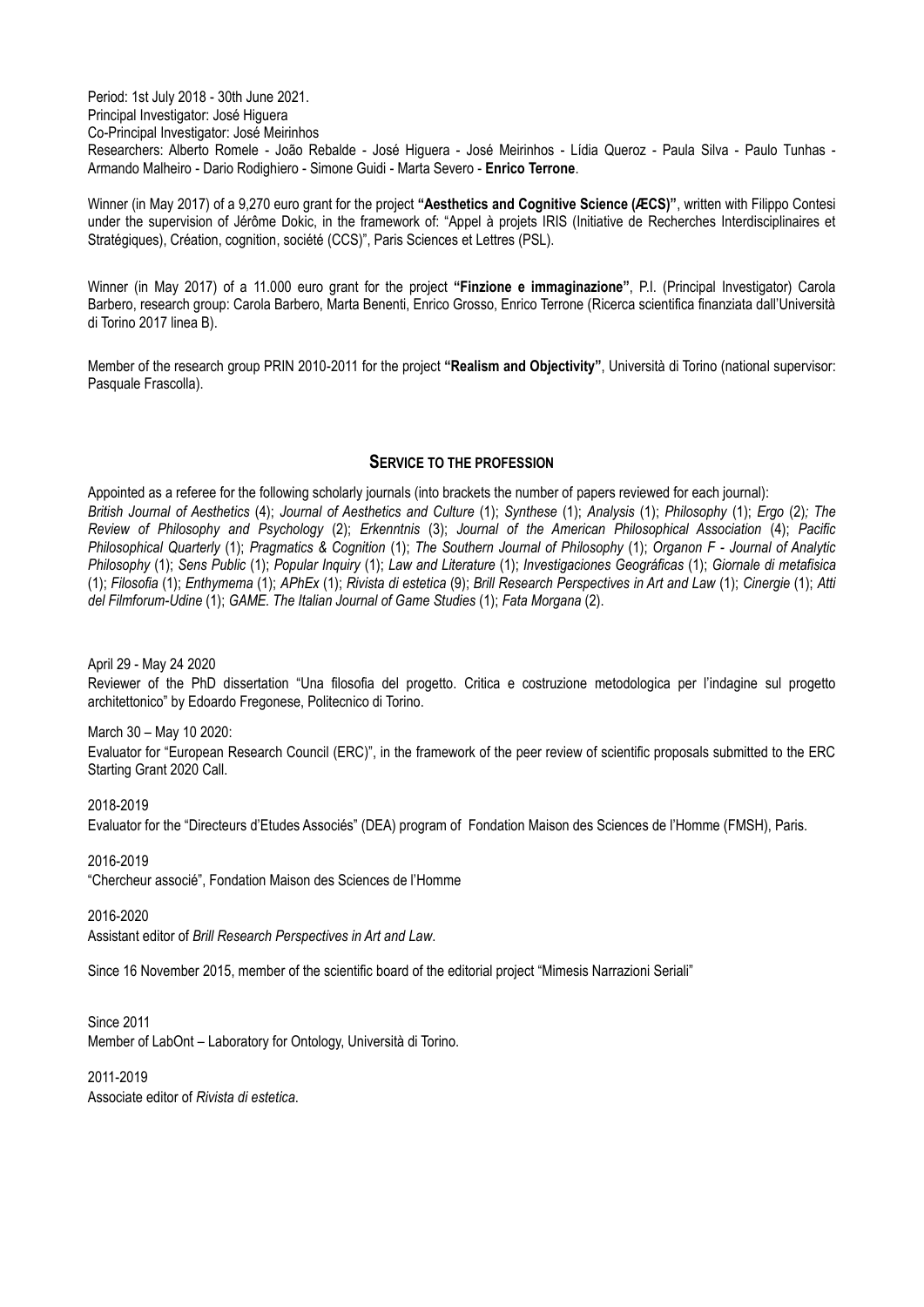## 2011-2019

Member of the Jury of "Premio La Polla" (a prize for young scholars in film studies) – Future Film Festival – Bologna (with the sponsorship of Università di Bologna).

## Since 1999

Associate editor of *Segnocinema* (Italian journal in film studies and film criticism).

# **"OUTREACH ACTIVITIES"**

June 25-27, 2021, Monselice (Padova) Member of the jury for the 20<sup>th</sup> edition of "Euganea Film Festival" (organized by "Euganea Movie Movement").

November 23-25, 2017, Institut de Géographie, Paris Member of the jury for the 21<sup>st</sup> edition of the Film Festival "Territoires et images" (organized by "Association Arrimage").

2015-2016 RAI (Italy's national public television) Co-author of "Stato dell'arte" (TV program about philosophy and contemporary issues) <http://www.rai5.rai.it/statodellarte/default.aspx>

2014 RAI (Italy's national public television) Special guest in five episodes of "Zettel" (TV program about the history of philosophy) (see for instance: [http://www.filosofia.rai.it/articoli/zettel-poesia-giambattista-battista-vico-e-benedetto-croce/30383/default.aspx\)](http://www.filosofia.rai.it/articoli/zettel-poesia-giambattista-battista-vico-e-benedetto-croce/30383/default.aspx)

2011

Associazione d'Irrigazione Ovest Sesia, Via Duomo, 2 - 13100 Vercelli Script consultant for the playwriting of "Canale Cavour. Tutto e solo di braccia e di badile" by Francesco Brugnetta and Lucilla Giagnoni (theatrical work funded by Regione Piemonte in the framework of the 150th anniversary of the Unification of Italy)

2010 - 2011

Associazione culturale "Asilo bianco", Via Zanoni 17 – 28010 Ameno (No) Director of "Corto e fieno – Festival di cinema rurale"

2008 - 2010 Associazione culturale "Cinitalia", Piazza Pajetta 5 – 13100 Vercelli Director of "VAM Fest – Vercelli Art Movie Festival"

2007

Prospettiva Nevskij, Via Manzoni 20, 24067 Sarnico (BS) Editing Consultant of the documentary "Olga e il tempo" di Manuele Cecconello (winner of the Grand Prix of the Jury, XXVI° Annecy Festival)

## **LINGUISTIC SKILLS AND COMPETENCES**

Native speaker of Italian

Fluent in spoken and written English

Fluent in spoken and written French

Classical Latin and Greek: reading and translating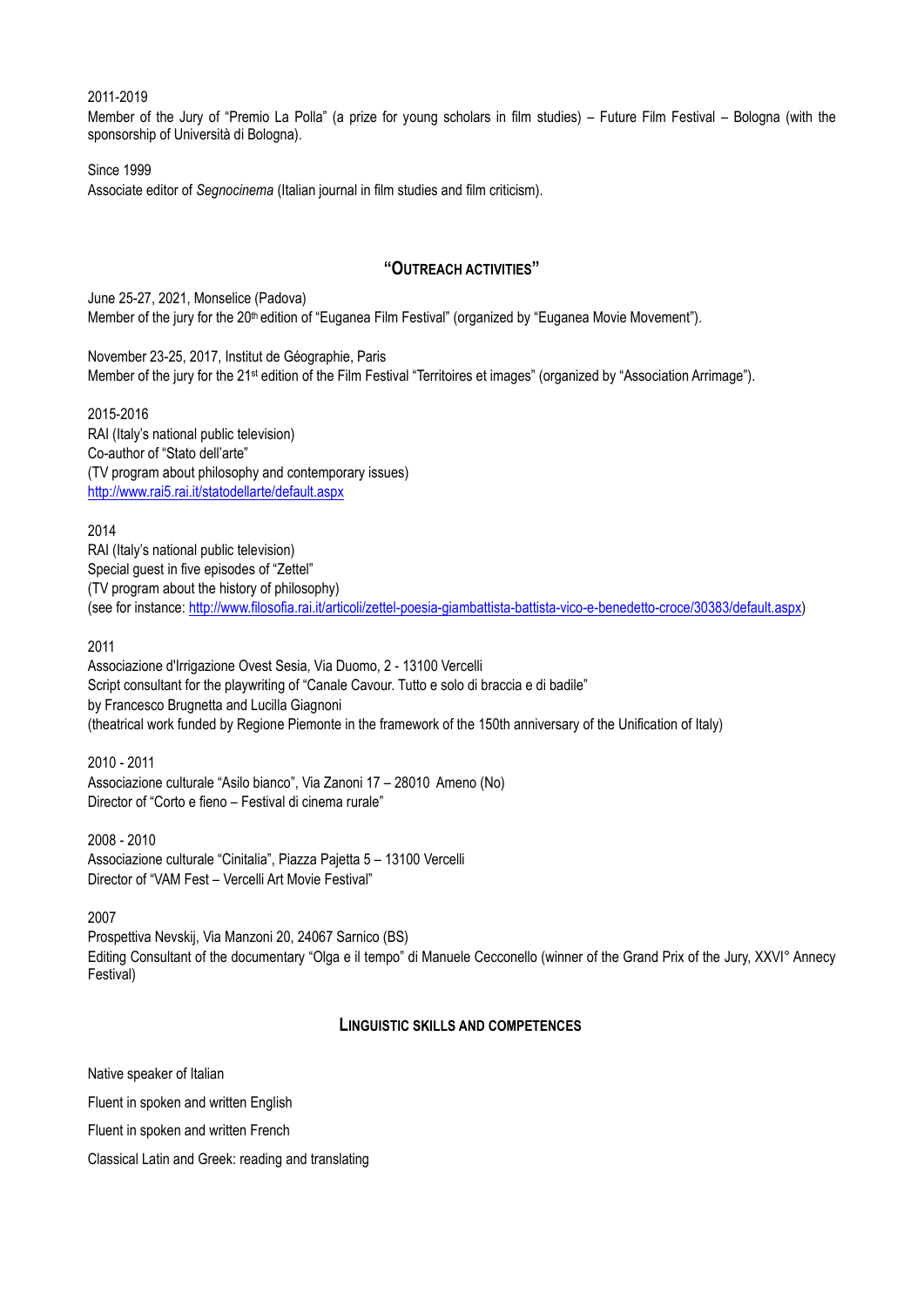#### **APPENDIX: REVIEWS OF FILMS AND TV SERIES, AND OTHER ARTICLES ON CINEMA**

## **REVIEWS OF FILMS**

- (2019) The House that Jack Built (La casa di Jack, L. von Trier, 2018), *Segnocinema*, vol. 217; pp. 49-50.
- (2018) Nico, 1988 (S. Nicchiarelli, 2017), *Segnocinema*, vol. 209; p. 49.
- (2018) Safari (U. Seidl, 2016), *Segnocinema*, vol. 209; p. 31.
- (2017) Nelyubov (Loveless, A. Zvyagintsev, 2017), *Segnocinema*, vol. 208; pp. 22-23.
- (2017) Juste la fine du monde (È solo la fine del mondo, X. Dolan, 2016), *Segnocinema*, vol. 203; pp. 50-51.
- (2016) Frantz (F. Ozon, 2017), Segnocinema, vol. 202; pp. 36-37.
- (2016) Truth (James Vanderbilt, 2015), *Segnocinema*, vol. 199; pp. 29-30.
- (2016) Francofonia (A. Sokurov, 2016), *Segnocinema*, vol. 197; pp. 25-26.
- (2015) Deux jours, une nuit (Due giorni, una notte, J.-P. & L. Dardenne, 2014) *Segnocinema*, vol. 191; pp. 33-34.
- (2014) La trattativa (S. Guzzanti, 2014), *Segnocinema*, vol. 190; pp. 35-36.
- (2014) Inside Llewyn Davis (A proposito di Davis, J. & E. Coen, 2013). *Segnocinema*, vol. 186; p. 47.
- (2013) To be or Not to Be (E. Lubitch, 1942). *Segnocinema*, vol. 182; p. 32.
- (2013) No (P. Larrain, 2012). *Segnocinema*, vol. 181; p. 60.
- (2012) with Luca Bandirali. Lola (B. Mendoza, 2009). *Segnocinema*, vol. 174; p. 39.
- (2012) with Luca Bandirali. De la guerre (B. Bonello, 2008). *Segnocinema*, vol. 174; p. 38.
- (2012) Scialla! (F. Bruni, 2011). *Segnocinema*, vol. 173; pp. 44-45.
- (2011) with Luca Bandirali. Film socialisme (J.-L. Godard, 2010). *Segnocinema*, vol. 172; p. 35.
- (2011) The Tree of Life (T. Malick, 2011). *Segnocinema*, vol. 170; p. 54.
- (2011) Boris Il film (G. Ciarrapico, M. Torre, L. Vendruscolo, 2011). *Segnocinema*, vol. 169; p. 50.
- (2011) with Luca Bandirali. Hadewijch (B. Dumont, 200). *Segnocinema*, vol. 168; p. 39.
- (2011) Vallanzasca (M. Placido, 2010). *Segnocinema*, vol. 168; p. 41.
- (2011) with Luca Bandirali. Bellamy (C. Chabrol, 2009). *Segnocinema*, vol. 167; p. 39.
- (2010) with Luca Bandirali. 9 (S. Acker, 2009). *Segnocinema*, vol. 166; p. 45.
- (2010) 20 sigarette (A. Amadei, 2010). *Segnocinema*, vol. 166; p. 48.
- (2010) with Luca Bandirali. The Blind Side (J. Lee Hancock, 2009). *Segnocinema*, vol. 164; p. 45.
- (2010) Draquila (S. Guzzanti, 2010). *Segnocinema*, vol. 164; p. 57.
- (2010) with Luca Bandirali. New in Town (J. Elmer, 2009). *Segnocinema*, vol. 163; p. 47.
- (2010) with Luca Bandirali. The Invention of Lying (R. Gervais e M. Robinson, 2009). *Segnocinema*, vol. 162; p. 50.
- (2010) A Serious Man (J. & E. Coen, 2009). *Segnocinema*, vol. 161; p. 43.
- (2010) with Luca Bandirali. Trouble the Water (T. Lessin & C. Deal, 2008). *Segnocinema*, vol. 161; p. 50.
- (2009) Il grande sogno (M. Placido, 2009). *Segnocinema*, vol. 160; p. 50.
- (2009) Inglourious Basterds (Bastardi senza gloria, Q. Tarantino, 2009). *Segnocinema*, vol. 160; p. 32.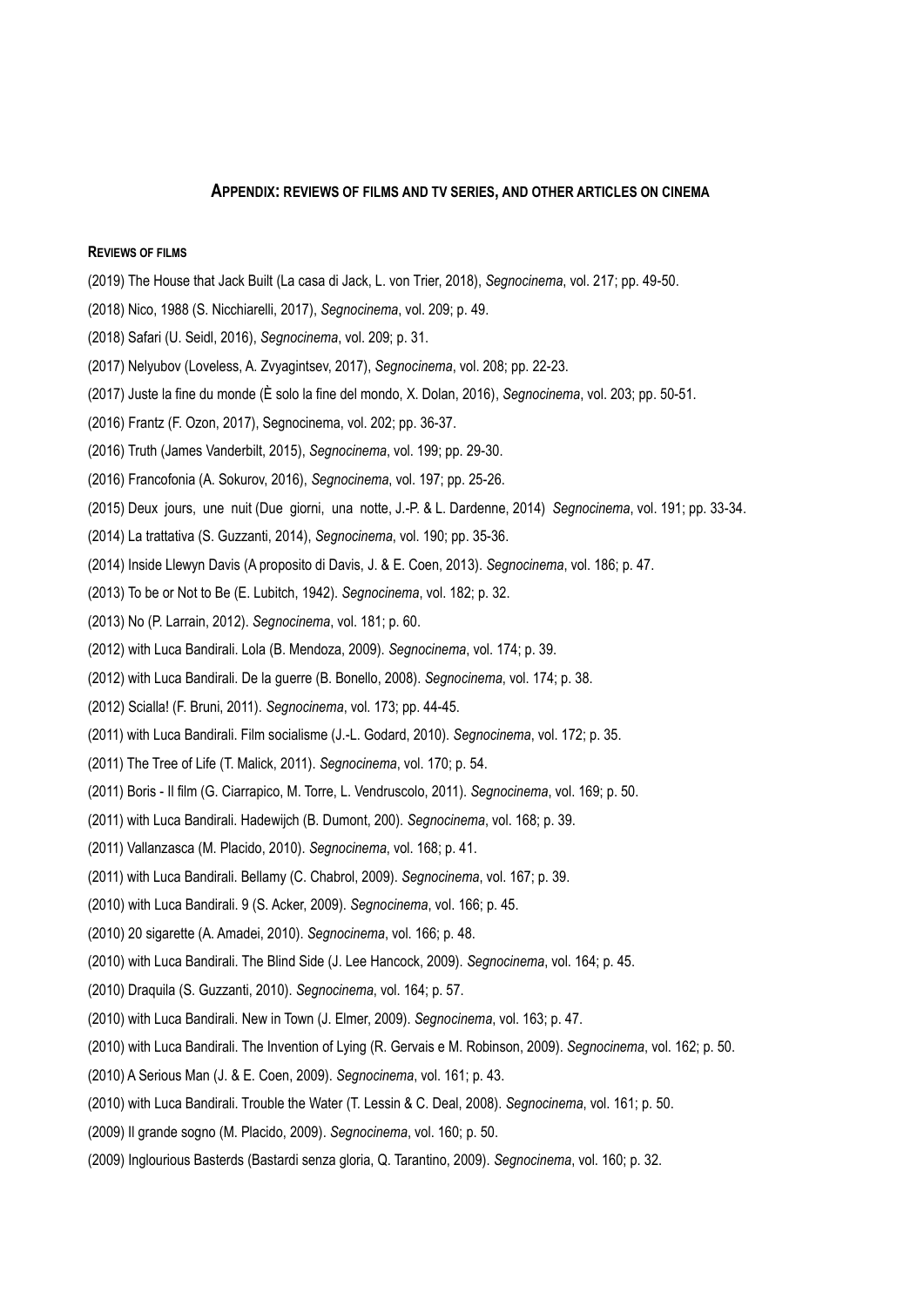- (2009) with Luca Bandirali. Vexille (Fumihiko Sori, 2007). *Segnocinema*, vol. 158; p. 49.
- (2009) Questioni di cuore (F. Archibugi, 2009). *Segnocinema*, vol. 158; p. 43.
- (2009) with Luca Bandirali. L'avocat de la terreur (L'avvocato del terrore, B. Schroeder, 2007). *Segnocinema*, vol. 157; p. 49.
- (2009) with Luca Bandirali. Choses secrètes (Il potere dei sensi, J.-C. Brisseau, 2002). *Segnocinema*, vol. 155; p. 49.
- (2009) Seven Pounds (Sette anime, G. Muccino, 2008). *Segnocinema*, vol. 156; p. 59.
- (2009) with Luca Bandirali. Werckmeister Hármoniák (B. Tarr, 2000). *Segnocinema*, vol. 155; p. 47.
- (2008) with Luca Bandirali. Flandres (B. Dumont, 2005). *Segnocinema*, vol. 154; p. 47.
- (2008) Be Kind Rewind (M. Gondry, 2008). *Segnocinema*, vol. 152; p. 49.
- (2008) with Luca Bandirali. Indiana Jones and the Kingdom of the Crystal Skull (Indiana Jones e il regno del teschio di cirstallo, S. Spielberg, 2008). *Segnocinema*, vol. 152; p. 50.
- (2008) with Luca Bandirali. The Yards (J. Gray, 2000). *Segnocinema*, vol. 151; p. 47.
- (2008) Juno (J. Reitman, 2007). *Segnocinema*, vol. 151; p. 50.
- (2008) with Luca Bandirali. Zidane, un portrait du XXI Siècle (D. Gordon & Ph. Parreno, 2006). *Segnocinema*, vol. 150; p. 47.
- (2008) with Luca Bandirali. Shoah (C. Lanzmann, 1985). *Segnocinema*, vol. 149; p. 47.
- (2008) The Heartbreak Kid (Lo spaccacuori, B. & P. Farrelly, 2007). *Segnocinema*, vol. 149; p. 53.
- (2007) with Luca Bandirali. S.21, la machine de mort Khmère Rouge (R. Panh, 2003) . *Segnocinema*, vol. 148; p. 47.
- (2007) Angel (F. Ozon, 2007). *Segnocinema*, vol. 148; p. 55.
- (2007) with Luca Bandirali. Takeshis' (Takeshi Kitano, 2005). *Segnocinema*, vol. 146; p. 47.
- (2007) Sunshine (D. Boyle, 2007). *Segnocinema*, vol. 146; p. 45.
- (2007) with Luca Bandirali. Palindromes (T. Solondz, 2004). *Segnocinema*, vol. 145; p. 47.
- (2007) Frank Gehry (S. Pollack, 2005). *Segnocinema*, vol. 145; p. 49.
- (2007) with Luca Bandirali. Kicking & Screaming (Derby in famiglia, J. Dylan, 2005). *Segnocinema*, vol. 144; p. 47.
- (2007) Stranger than Fiction (Vero come la finzione, M. Forster, 2006). *Segnocinema*, vol. 144; p. 37.
- (2007) with Luca Bandirali. Tarnation (J. Caouette, 2003). *Segnocinema*, vol. 143; p. 47.
- (2006) with Luca Bandirali. Un couple parfait (Nobuhiro Suwa, 2005). *Segnocinema*, vol. 142; p. 45.
- (2006) Lady in the Water (M. Night Shyamalan, 2006). *Segnocinema*, vol. 142; p. 38.
- (2006) with Luca Bandirali. H2Odio (A. Infascelli, 2006) e AD Project (E. Puglielli, 2006). *Segnocinema*, vol. 140; p. 45.
- (2006) Rois et reine (I re e la regina, A. Desplechin, 2004). *Segnocinema*, vol. 140; p. 38.
- (2006) with Luca Bandirali. Surviving Christmas (Natale in affitto, M. Mitchell, 2004). *Segnocinema*, vol. 139; p. 45.
- (2006) Il caimano (N. Moretti, 2006). *Segnocinema*, vol. 139; p. 65.
- (2006) with Luca Bandirali. Anchorman: The Legend of Ron Burgundy (A. McKay, 2004). *Segnocinema*, vol. 138; p. 45.
- (2006) with Luca Bandirali. The Brown Bunny (V. Gallo, 2003). *Segnocinema*, vol. 137; p. 45.
- (2006) Lord of War (A. Niccol, 2005). *Segnocinema*, vol. 137; p. 58.
- (2005) with Luca Bandirali. Infernal Affairs (A. Lau & A. Mak, 2002). *Segnocinema*, vol. 136; p. 49.
- (2005) Fever Pitch (L'amore in gioco, B. & P. Farrelly, 2007). *Segnocinema*, vol. 136; p. 59.
- (2005) Les amants réguliers (Ph. Garrel, 2005). *Segnocinema*, vol. 136; p. 50.
- (2005) with Luca Bandirali. Demonlover (O. Assayas, 2002). *Segnocinema*, vol. 134; p. 48.
- (2005) Triple Agent (E. Rohmer, 2004). *Segnocinema*, vol. 134; p. 50.
- (2005) Old Boy (Park Chan-wook, 2003). *Segnocinema*, vol. 134; p. 61.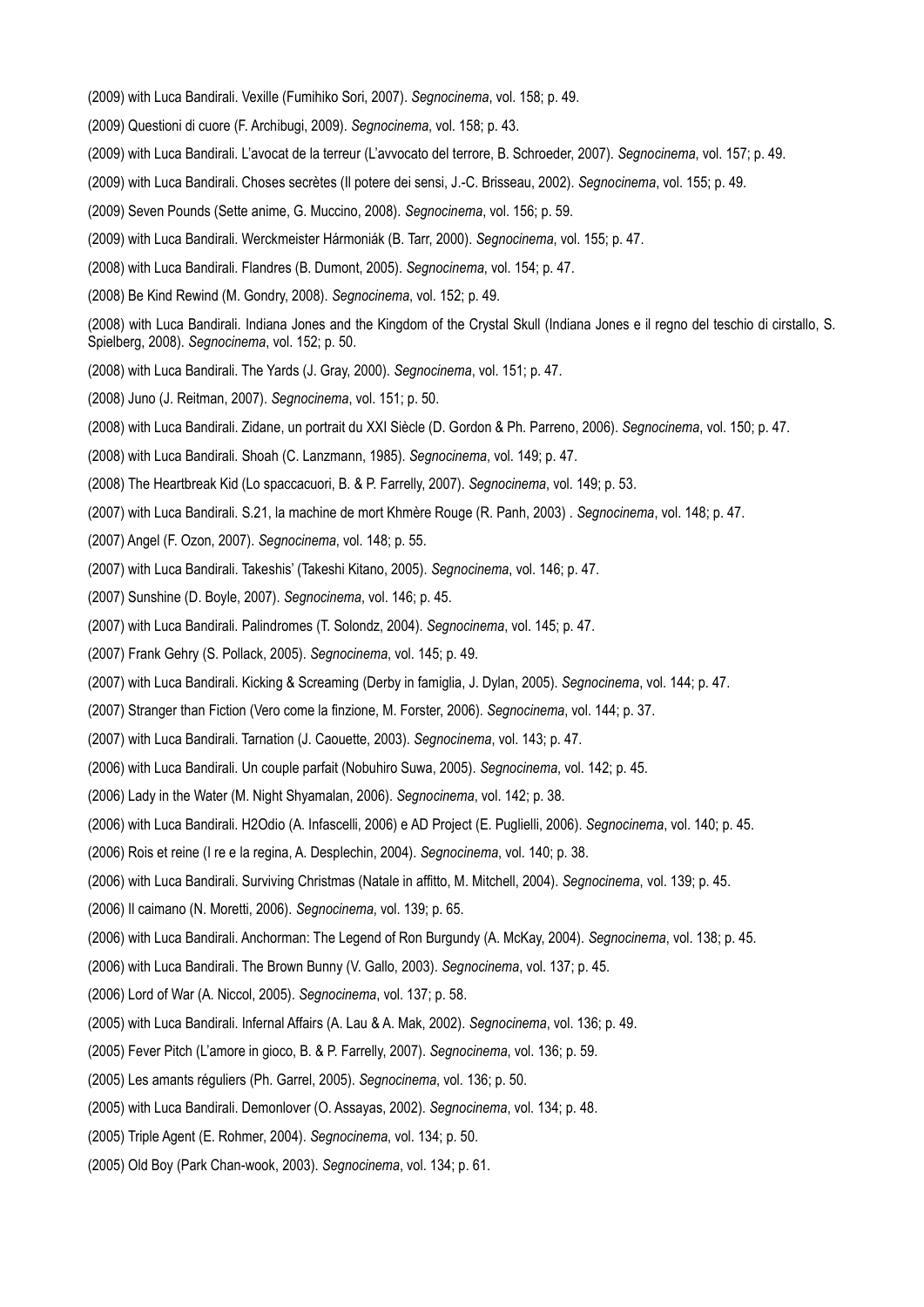- (2005) with Luca Bandirali. Trouble Every Day (C. Denis, 2001). *Segnocinema*, vol. 133; p. 44.
- (2005) Manuale d'amore (G. Veronesi, 2005). *Segnocinema*, vol. 133; p. 37.
- (2005) The Aviator (M. Scorsese, 2004). *Segnocinema*, vol. 132; p. 37.
- (2005) The Incredibles (Gli Incredibili, B. Bird, 2004). *Segnocinema*, vol. 131; p. 44.
- (2004) The Bourne Supremacy. *Segnocinema*, vol. 130; p. 49.
- (2004) Stuck on You (Fratelli per la pelle, B. & P. Farrelly, 2003). *Segnocinema*, vol. 128; p. 57.
- (2004) Um filme falado (Un film parlato, M. de Oliveira, 2003). *Segnocinema*, vol. 127; p. 39.
- (2004) 21 Grams (21 grammi, A. González Iñárritu, 2003), *Segnocinema*, vol. 126; p. 42.
- (2004) Mystic River (C. Eastwood, 2003). *Segnocinema*, vol. 125; p. 63.
- (2004) Swimming Pool (F. Ozon, 2003). *Segnocinema*, vol. 125; p. 43.
- (2003) The Truth about Charlie (J. Demme, 2002) e Cradle Will Rock (Il prezzo della libertà, T. Robbins, 1999). *Segnocinema*, vol. 122; p. 48.
- (2003) The Quiet American (P. Noyce, 2002). *Segnocinema*, vol. 121; p. 52.
- (2003) La finestra di fronte (F. Özpetek, 2003). *Segnocinema*, vol. 121; p. 67.
- (2003) Sex is Comedy (C. Breillat, 2002). *Segnocinema*, vol. 120; p. 43.
- (2003) La Fleur du mal (Il fiore del male, C. Chabrol, 2003). *Segnocinema*, vol. 120; p. 34.
- (2003) Les jours où je n'existe pas (J.-C. Fitoussi, 2002). *Segnocinema*, vol. 119; p. 69.
- (2003) 8 femmes (8 donne e un mistero, F. Ozon, 2002). *Segnocinema*, vol. 119; p. 33.
- (2002) O princípio da incerteza (Il principio dell'incertezza, M. de Oliveira, 2002). *Segnocinema*, vol. 118; p. 54.
- (2002) Shallow Hal (Amore a prima svista, B. & P. Farrelly, 2001). *Segnocinema*, vol. 116; p. 49.
- (2002) Hable con ella (Parla con lei, P. Almodóvar, 2002). *Segnocinema*, vol. 115; p. 52.
- (2002) Legally Blonde (La rivincita delle bionde, R. Luketic, 2001). *Segnocinema*, vol. 115; p. 45.
- (2002) 'R Xmas (Il nostro Natale, A. Ferrara, 2001). *Segnocinema*, vol. 114; p. 43.
- (2002) The Man Who Wasn't There (L'uomo che non c'era, J. & E. Coen, 2001). *Segnocinema*, vol. 113; p. 59.
- (2001) Luce dei miei occhi (G. Piccioni, 2001), *Segnocinema*, vol. 112; p. 45.
- (2001) Sous la sable (Sotto la sabbia, F. Ozon, 2000). *Segnocinema*, vol. 110; p. 41.
- (2001) La stanza del figlio (N. Moretti, 2001). *Segnocinema*, vol. 109; p. 57.
- (2001) Thomas in Love (P. P. Renders, 2000). *Segnocinema*, vol. 109; p. 35.
- (2001) Domani (F. Archibugi, 2001). *Segnocinema*, vol. 108; p. 56.
- (2001) Almost Blue (A. Infascelli, 2001). *Segnocinema*, vol. 107; p. 43.
- (2001) Kippur (A. Gitai, 2000). *Segnocinema*, vol. 107; p. 39.
- (2000) The Virgin Suicides (Il giardino delle vergini suicide, S. Coppola, 1999). *Segnocinema*, vol. 106; p. 39.
- (2000) Sweet and Lowdown (Accordi e disaccordi, W. Allen 1999). *Segnocinema*, vol. 104; p. 35.
- (2000) with Andrea Bellavita. The Million Dollar Hotel (W. Wenders, 2000). *Segnocinema*, vol. 103; p. 44.
- (2000) with Andrea Bellavita. The Limey (L'inglese, S. Soderbergh, 1999). *Segnocinema*, vol. 102; p. 47.
- (2000) with Andrea Bellavita. Being John Malkovich (Essere John Malkovich, S. Jonze, 1999). *Segnocinema*, vol. 101; p. 35.
- (1999) with Andrea Bellavita. Felicia's Journey (Il viaggio di Felicia, A. Egoyan, 1999). *Segnocinema*, vol. 100; p. 36.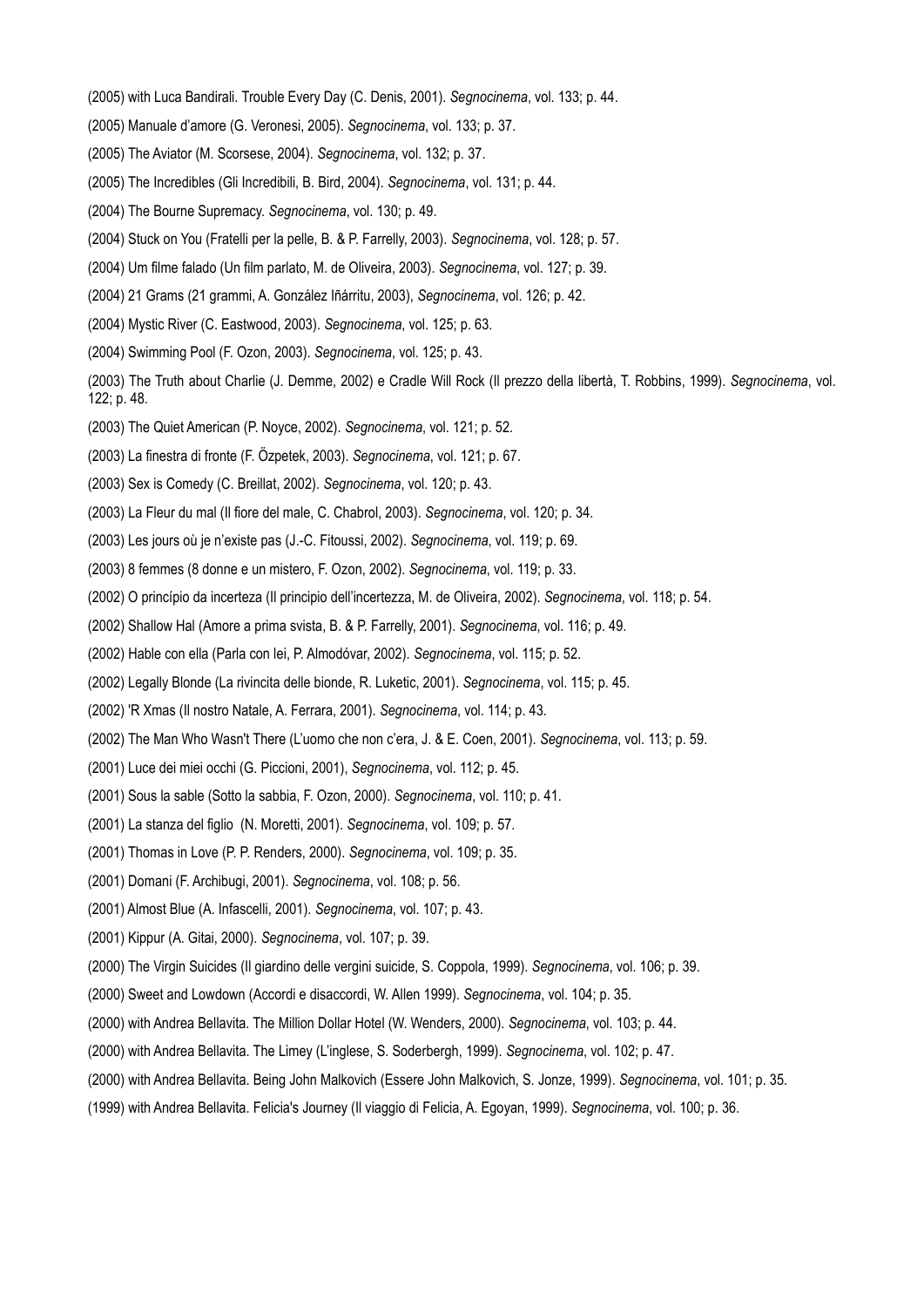#### **REVIEWS OF TV SERIES**

- (2019) Mindhunter (stagione 2, 2019), *Segnocinema*, vol. 220; p. 59.
- (2019) Game of Thrones (stagione 8, 2019), *Segnocinema*, vol. 218; p. 61.
- (2019) BoJack Horseman (stagioni 1-5, 2015-2018), *Segnocinema*, vol. 217; p. 58.
- (2019) Black Mirror (stagioni 3-4, 2016-2017), *Segnocinema*, vol. 215; p. 59.
- (2018) Travelers (stagioni 1-2, 2016-2017), *Segnocinema*, vol. 214; p. 59.
- (2018) Westworld (stagione 1, 2016), *Segnocinema*, vol. 212; p. 59.
- (2018) Taboo (stagione 1, 2017), *Segnocinema*, vol. 211; p. 59.
- (2018) The Leftovers (stagioni 1-3, 2014-2017), *Segnocinema*, vol. 210; p. 61.
- (2018) Mindhunter (stagione 1, 2017), *Segnocinema*, vol. 209; p. 57.
- (2017) Game of Thrones (stagione 7, 2017). *Segnocinema*, vol. 208; p. 61.
- (2017) 13 Reasons Why (stagione 1, 2017), *Segnocinema*, vol. 206; p. 59.
- (2017) 24: Live Another Day (2014), *Segnocinema*, vol. 205; p. 59.
- (2017) Bron / Broen (stagioni 1-3, 2011-2015), *Segnocinema*, vol. 204; p. 59.
- (2017) with Luca Bandirali, The Young Pope (stagione 1, 2016), *Segnocinema*, vol. 203; pp. 2-5.
- (2016) Narcos (stagioni 1-2, 2015-2016), *Segnocinema*, vol. 202; p. 59.
- (2016) The Fall (stagioni 1-2, 2013-2014), *Segnocinema*, vol. 200; p. 55.
- (2016) Orphan Black (stagioni 1-2, 2013-2014), Season 1 and 2, *Segnocinema*, vol. 199; p. 59.
- (2016) Mr. Robot (stagione 1, 2015), *Segnocinema*, vol. 198; p. 57.
- (2016) Orange is the New Black (stagioni 1-2, 2013-2014), *Segnocinema*, vol. 197; p. 55.
- (2015) Mad Men (stagione 7, 2015). *Segnocinema*, vol. 194; p. 59.
- (2015) Girls (stagione 1, 2012). *Segnocinema*, vol. 193; p. 59.
- (2015) Game of Thrones (stagione 4, 2013). *Segnocinema*, vol. 192; p. 59.
- (2015) Les Revenants (stagione 1, 2012), *Segnocinema*, vol. 191; p. 59.
- (2014) Homeland (stagione 3, 2013), Segnocinema, vol. 190; p. 57.
- (2014) Black Mirror (stagioni 1-2, 2011-2013), *Segnocinema*, vol. 188; p. 59.
- (2014) True Detective (stagione 1, 2014), *Segnocinema*, vol. 187; p. 59.
- (2014) House of Cards (stagione 1, 2013), *Segnocinema*, vol. 186; p. 59.
- (2014) Breaking Bad (stagioni 2-5, 2009-2013), *Segnocinema*, vol. 185; p. 59.
- (2013) Community (stagione 1, 2009), *Segnocinema*, vol. 184; p. 73.
- (2013) Homeland (stagioni 1-2, 2011-2012), *Segnocinema*, vol. 181; p. 71.
- (2013) The Hour (stagioni 1-2, 2011-2012), *Segnocinema*, vol. 180; p. 62
- (2012) Breaking Bad (stagione 1, 2008), *Segnocinema*, vol. 179; p. 70.
- (2012) The Newsroom (stagione 1, 2012), *Segnocinema*, vol. 178; pp. 72-73
- (2011) with Luca Bandirali. Romanzo criminale (stagioni 1-2, 2008-2010). Segnocinema, vol. 167; pp. 72-73.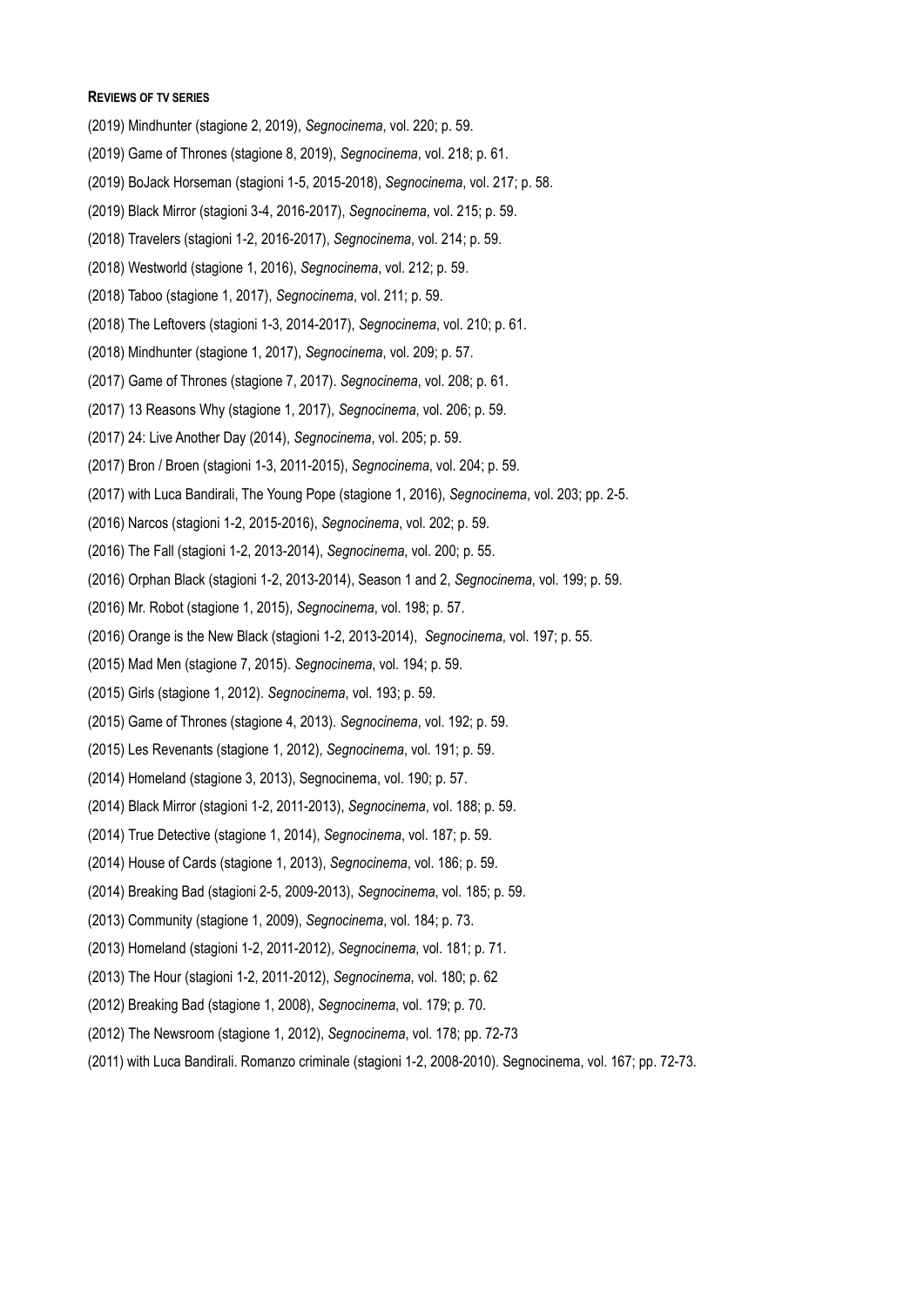#### **OTHER ARTICLES ON FILMS**

(2019) (ed.), Vent'anni nel duemila. Traiettorie nel cinema dal 2000 al 2019 – Parte prima, *Segnocinema*, vol. 220, pp. 11-22.

(2019) with Luca Bandirali. Un antieroe è per sempre. Quando il protagonista *è* l'antagonista di se stesso, *Segnocinema*, vol. 218; pp. 18-20.

(2019), Vivere senza lavorare. Rappresentazioni cinematografiche reali e possibili della questione del reddito di base, *Segnocinema*, vol. 217, pp. 22-23.

(2019), Quando lo spettatore era bambino. Una fenomenologia infantile del cinema , *Segnocinema*, vol. 215, pp. 13-14.

(2018) (ed.), with Luca Bandirali. Teoria e critica, sorelle mai. Quali strumenti per un discorso sul cinema? – Parte seconda, *Segnocinema*, vol. 210, pp. 11-24.

(2018) (ed.), with Luca Bandirali. Teoria e critica, sorelle mai. Quali strumenti per un discorso sul cinema? – Parte prima, *Segnocinema*, vol. 209, pp. 11-20.

(2017) La La La ricerca della felicità – Matrimonio, rimatrimonio e non-matrimonio nella commedia romantica, *Segnocinema*, vol. 205; pp. 16-18.

(2016) with Luca Bandirali. Noi c'eravamo. Cinema specchio della "crisi" tecnologica, *Segnocinema*, vol. 200; pp. 15-16.

(2015) Cinefilia | Cinéphilie ! Cinephilia, *Segnocinema*, vol. 196; p. 13.

(2015) Basta che non funzioni – Due modi opposti di concepire i film e di recensirli, *Segnocinema*, vol. 194; pp. 9-10.

(2015) La trilogia del Padrino. In: Lucia Piecoro (ed.), *Francis Ford Coppola: il romanticismo predigitale*, pp. 1-7, Roma: Historica.

(2014) La televisione produce cinema seriale?, *D'Autore*, XI, pp. 6-7.

(2014) Torino Film Festival 2013. *Segnocinema*, vol. 185; pp. 52-53.

(2014) Continuità o catastrofe? Due o tre modi di concepire la digitalizzazione nel cinema. *Segnocinema*, vol. 185; pp. 19-20.

(2013) Doug Liman. Il nascondiglio perfetto (The O. C.). In: Riccardo Caccia e Mario Gerosa (eds.). *Maestri in serie*. pp. 333-334, Alessandria: Falsopiano.

(2013) Il genio della truffa ovvero come imparare ad amare i simulacri e vivere felici. In: Andrea Fontana (ed.). *L'ossessione visiva. Il cinema di Ridley Scott*. pp. 145-154, Roma: Historica.

(2013) Un'analisi song-oriented di Almost Famous. *Segnocinema*, vol. 184; pp. 22-23.

(2013) Deleuze in the Water with Diamonds – Filosofia del cinema acquatico. *Segnocinema*, vol. 182; pp. 17-19.

(2013) Figure nel tempo. Sui fondamenti ontologici della regia. *Segnocinema*, vol. 181; pp. 14-15.

(2013) La strategia dello struzzo – Lo spazio del visibile nell'Italia contemporanea. *Segnocinema*, vol. 180; pp. 19-20.

(2013) Torino Film Festival 2012. *Segnocinema*, vol. 179; pp. 58-59.

(2012) Politique deux auteurs – Il sodalizio come rimedio omeopatico all'autorialismo. *Segnocinema*, vol. 178; pp. 28-29.

(2012) Cinema, metacinema, telefonini e stupidità. Una risposta a Umberto Eco. *Segnocinema*, vol. 177; pp. 9-11.

(2012) Un film, nessun film, centomila film – Tre congetture su cinema e videogioco. *Segnocinema*, vol. 176; pp. 17-19.

(2012) Ore nove lezione di cinema. *Segnocinema*, vol. 175; pp. 23-24.

(2012) Le disavventure dell'avventura. Narratologia e cinema contemporaneo. *Segnocinema*, vol. 173; pp. 21-22.

(2012) Torino Film Festival 2011. *Segnocinema*, vol. 173; pp. 61-62.

(ed.) (2012) *Boris 3*. Milano: Feltrinelli , pp. 1-171

(2012) Una nuova dimensione? Introduzione a Boris 3. In: Enrico Terrone. *Boris 3*. pp. 9-23, Milano: Feltrinelli.

(2012) with Luca Bandirali. Un italiano sopra la media. Il Castellitto televisivo. In: Enrico Magrelli (ed.). *Sergio Castellitto. Senza arte né parte*. pp. 61-69, Soveria Mannelli: Rubbettino.

(2012) with Luca Bandirali. Serie tv: Carlos. In: Mariolina Diana, Michele Raga (eds.). *Polar 2.0*. pp. 227-232, Piombino: Edizioni Il Foglio.

(2011) with Luca Bandirali. Il bisogno dell'autore. Paolo Sorrentino come oggetto sociale. *Alfabeta2*, vol. 15; pp. 38-38.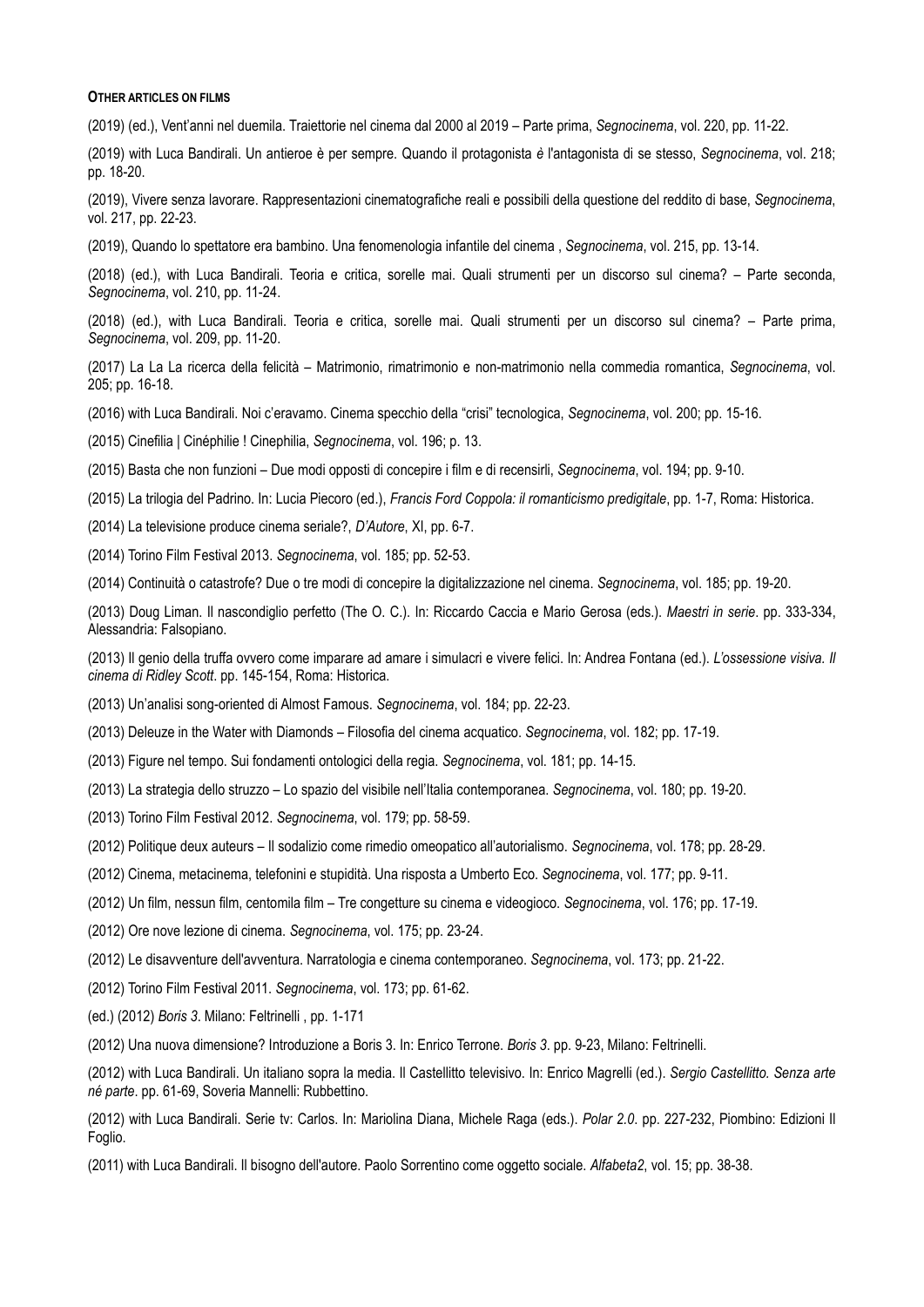(2011) with Luca Bandirali. Scusi, dov'è il cinema?. *Alfabeta2 web*.

(2011) (ed.), with Silvio Alovisio. LD Low-Definition. Estetiche della bassa definizione (contributi di: Amaducci, Ortoleva, Giuliani, Lavecchia, Bandirali), *Segnocinema*, vol. 172, pp. 13-31.

(2011) C'era una volta il ricordo. Alla ricerca del genere "mnemocinema". *Segnocinema*, vol. 169; pp. 25-26.

(2011) Torino Film Festival 2010. *Segnocinema*, vol. 167; pp. 58-59.

(2011) Sala di ri-animazione. Il ruolo dei disegni animati nelle teorie del cinema. *Segnocinema*, vol. 167; pp. 29-30.

(2011) (ed.), *Boris 2*. Milano: Feltrinelli, pp. 1-178.

(2011) "Per carpire i tuoi segreti". Introduzione a Boris 2. In: Enrico Terrone. *Boris 2*, pp. 7-15, Milano: Feltrinelli.

(2010) with Luca Bandirali. "Al cine vacci tu!" Gerarchie culturali nell'epoca del serial. *Alfabeta2*, vol. 5, p. 40.

(2010) Sopravvivere a Draquila. Conversazione con Sabina Guzzanti. *Alfabeta2*, vol. 2; pp. 48-48.

(2010) with Sabina Guzzanti, Draquilario - Dialoghi sulla storia del film. In: Alessandro Bignami. *I cacciatori di aquilani*. pp. 7-67, Milano : Feltrinelli.

(2010) with Luca Bandirali. Femme fatale. L'universo condensato alle 3.33 del pomeriggio. In: Massimiliano Spanu, Fabio Zanello (eds.). La scrittura dello sguardo. *Il cinema di Brian De Palma*. pp. 60-73, Roma: Historica.

(2010) with Luca Bandirali, Mondoverdone. In: Enrico Magrelli (ed.). *Carlo Verdone. L'insostenibile leggerezza della malinconia*. pp. 89-112, Nardò (LE): Besa – CSC (Centro Sperimentale di Cinematografia).

(2010) Il regista musicofilo e il musicista cinefilo. Il sodalizio Verdone-Liberatori. In: Enrico Magrelli (ed.). *Carlo Verdone. L'insostenibile leggerezza della malinconia*. pp. 132-140, Nardò (LE): Besa – CSC.

(2010) with Luca Bandirali, Meno Dante e più Danto. Come scrivere una recensione e vivere felici. *Segnocinema*, vol. 166; pp. 32- 34.

(2010) (ed.), with Luca Bandirali. La nazionale sceneggiatori. Chi scrive il cinema in Italia oggi (contributi di: Buffa, Monetti, Manduca, Veronesi), *Segnocinema*, vol. 163, pp. 15-36.

(2010) with Luca Bandirali. Le maschere del nuovo. Il film romanzesco, il film diaristico, il film pittorico. *Segnocinema*, vol. 162; pp. 16-18.

(2010) Torino Film Festival 2009. *Segnocinema*, vol. 161; pp. 55-56.

(2009) Battiti e dibattiti – Una nuova prospettiva a partire da 'The Philosophy of Motion Pictures' di Noël Carroll. *Segnocinema*, vol. 160; pp. 2-6.

(2009) with Luca Bandirali. Torino Film Festival 2008. *Segnocinema*, vol. 155; pp. 62-63.

(2009) Spazio 1990-1999. Dieci stagioni di cinema americano con il senno di poi. *Segnocinema*, vol. 155; pp. 29-32.

(2008) "Cinema di risaia" in *Colture e culture – Il riso*, a cura di A. Ferrero, Bologna, ART Editore per BayerCropScience, pp. 119-133 (versione online: https://www.colturaecultura.it/content/cinema-di-risaia#)

(2008) with Luca Bandirali. I giorni più lunghi. Le prime stagioni di "24". *Ciemme*, vol. 157-158; pp. 58-70.

(2008) with Luca Bandirali. Check-up 2008. Come funziona il cinema italiano, come sono fatti i suoi film. *Segnocinema*, vol. 151; pp. 16-20.

(2008) (ed.), with Luca Bandirali. Free critic. La critica cinematografica nel dominio della gratuità (contributi di: Jandelli, Manetti, Brondi, Resmini, Zappoli, Menarini), *Segnocinema*, vol. 150, pp. 14-30

(2008) with Luca Bandirali. Libera critica in libero Stato. *Segnocinema*, vol. 150; pp. 26-28.

(2008) with Luca Bandirali. Torino Film Festival 2007. *Segnocinema*, vol. 149; pp. 62-63.

(2008) with Luca Bandirali. Il reale, praticamente. Quando la critica incontra i documentaristi. *Segnocinema*, vol. 149; pp. 23-26.

(2007) with Luca Bandirali. Un maledetto imbroglio. All'armi siam gli autori un anno dopo. *Segnocinema*, vol. 146; pp. 4-8.

(2007) with Luca Bandirali. Torino Film Festival – Sezione Fuori Concorso. *Segnocinema*, vol. 143; p. 63.

(2007) Dalla ciambella al mulo. A proposito della non indifferenza dei supporti. *Segnocinema*, vol. 143; pp. 8-10.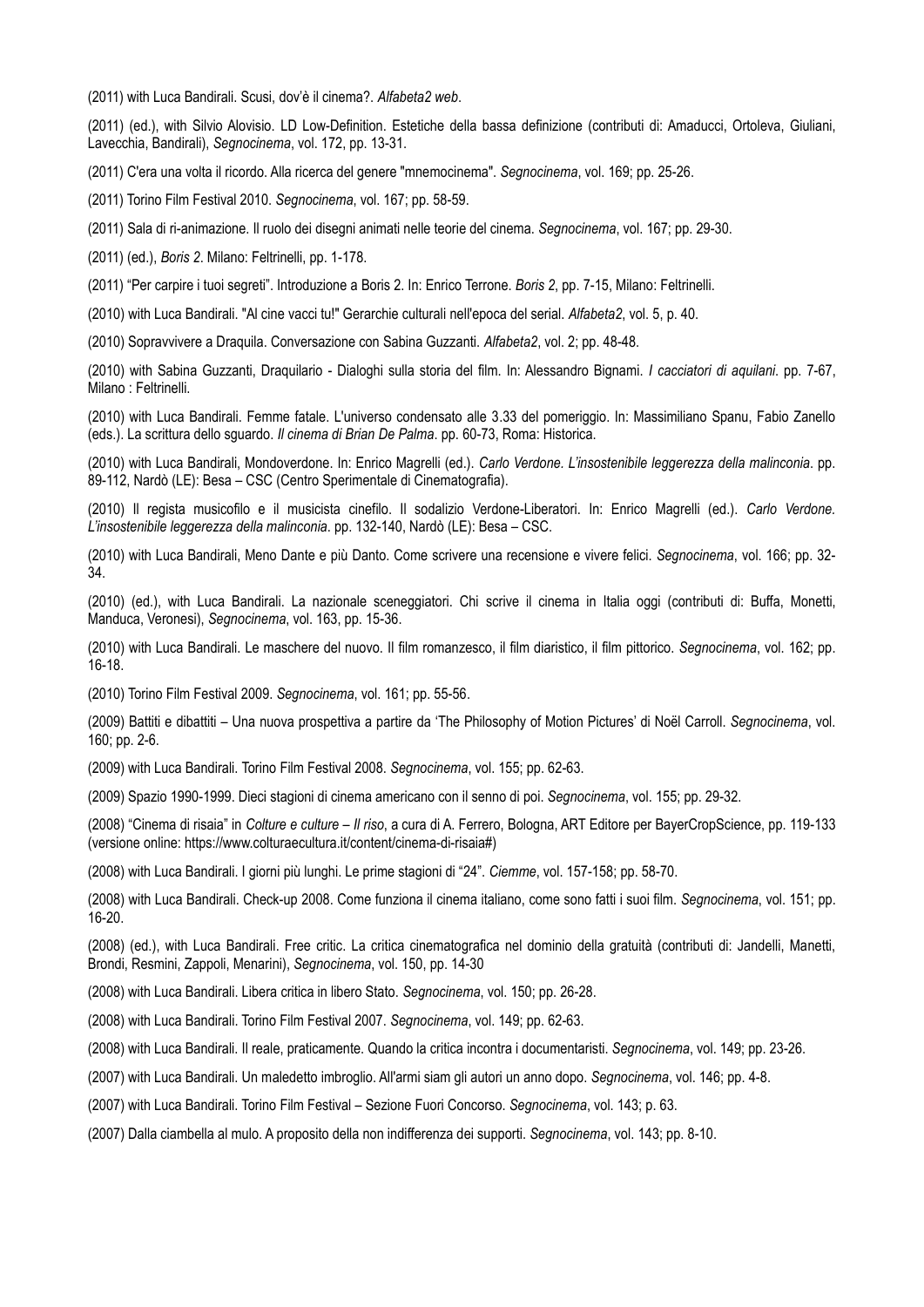(2006) (ed.), with Luca Bandirali, Mondi a puntate. Le serie tv americane (contributi di Valentini, Brancato, Tomassacci, Coco). *Segnocinema*, vol. 142; pp. 12-30.

(2006) with Luca Bandirali. La chiusura del mondo: A Simple Plan (Soldi sporchi). In: Fabio Zanello (ed.). *Il cinema di Sam Raimi*. pp. 1-11, Piombino: Edizioni Il Foglio.

(2006) with Luca Bandirali. All'armi siam gli autori. Itinerario tendenzioso fra i reparti del cinema di qualità. *Segnocinema*, vol. 140; pp. 4-10.

(2006) Stupenda la cassiera. *Io sono un autarchico* come riflessione critica sul cinema e sulla cultura italiana dei primi anni Settanta. Segnocinema, vol. 138; pp. 19-21.

(2006) La messinscena degli autori. Quando, prima di cambiare il cinema, la Nouvelle Vague cambiò la critica. *Segnocinema*, vol. 137; pp. 23-26.

(2005) with Luca Bandirali. Segnoanalisi: Se mi lasci ti cancello. *Segnocinema*, vol. 136; pp. 10-14.

(2005) Il sistema Salò. Dalla letteratura alla critica letteraria, dalla musica alla pittura, sino al cinema medesimo: la stratificazione dei riferimenti culturali. *Segnocinema*, vol. 134; pp. 22-25.

(2005) with Luca Bandirali. Apologia del filmetto. I fiori segreti della commedia contemporanea. *Segnocinema*, vol. 134; pp. 4-12.

(2005) with Luca Bandirali. Segni-cinema. Le tecniche del senso plurale. *Segnocinema*, vol. 133; pp. 17-23.

(2005) L'avvocato del Dvdiavolo. Il film come testo e come evento. *Segnocinema*, vol. 133; pp. 4-8.

(2005) Capolavoro perché? Indagine sulle strategie di argomentazione. *Segnocinema*, vol. 132; pp. 19-22.

(2005) with Luca Bandirali. La recitazione senza limite. Intervista a Helena Ignez. *Segnocinema*, vol. 131; p. 66.

(2005) La sezione "Americana" al Torino Film Festival. *Segnocinema*, vol. 131; pp. 60-61.

(2004) Il rumore nel cinema. Conversazione con Michel Chion. *Segnocinema*, vol. 130; pp. 23-27.

(2004) Il tempo delle serie - Come 24, CSI e Alias dialogano con il cinema. *Segnocinema*, vol. 130; pp. 4-7.

(2004) with Luca Bandirali. Conversazione con Emidio Greco. *Segnocinema*, vol. 129; p. 87.

(2004) with Luca Bandirali. Conversazione con Franco Piavoli. *Segnocinema*, vol. 129; p. 86.

(2004) with Luca Bandirali. Scanning Skinner. Mel Gibson in "The Million Dollar Hotel" di Wim Wenders. In: Fabio Zanello (ed.). *Il cinema di Mel Gibson*. pp. 10-21, Piombino: Edizioni Il Foglio.

(2004) Lo statista in prigionia e le parole in libertà. In: Luca Bandirali, Stefano D'Amadio. *Buongiorno, notte. Le ragioni e le immagini*. pp. 209-234, Lecce: Argo.

(2004) Architettura di un luogo comune. I cinque gironi infernali del cinema italiano. *Segnocinema*, vol. 128; pp. 5-7.

- (2004) Anime in vendita. Il trailer fra marketing e cinema. *Segnocinema*, vol. 128; pp. 22-25.
- (2004) with Luca Bandirali. Dalla critica alla parodia della critica. *Segnocinema*, vol. 127; pp. 27-30.

(2004) Il lato amaro della parodia. *Segnocinema*, vol. 127; pp. 21-23.

(2004) (ed.), with Luca Bandirali, La recitazione hollywoodiana fra presente e futuro (contributi di Bellavita, Coco, Menarini, De Bernardinis). *Segnocinema*, vol. 126; pp. 15-32.

(2004) with Luca Bandirali. L'uomo che sapeva troppo. Il nuovo eroe del cinema italiano. *Segnocinema*, vol. 125; pp. 4-7.

(2003) Sì, il DvDibattito Sì. Tre tesi sul critico digitale versatile. *Segnocinema*, vol. 124; pp. 15-18.

(2003) Tre tesi sul DVD. Il cinema nell'epoca della sua riproducibilità tecnica. *Segnocinema*, vol. 123; pp. 12-14.

(2003) James Mangold, *Segnocinema*, vol. 122; p. 30.

(2003) François Ozon, *Segnocinema*, vol. 122; p. 23.

(2003) with Luca Bandirali, La moviola della precrimine. Segnoanalisi: Minority Report. *Segnocinema*, vol. 122; pp. 4-8.

(2003) (ed.), Dove si aggira il fantasma del cinema (contributi di Menarini, Bandirali, Coco, De Bernardinis). *Segnocinema*, vol. 121; pp. 19-36.

(2003) Una carezza di fotoni – Il colore nel cinema. *Segnocinema*, vol. 120; pp. 4-9.